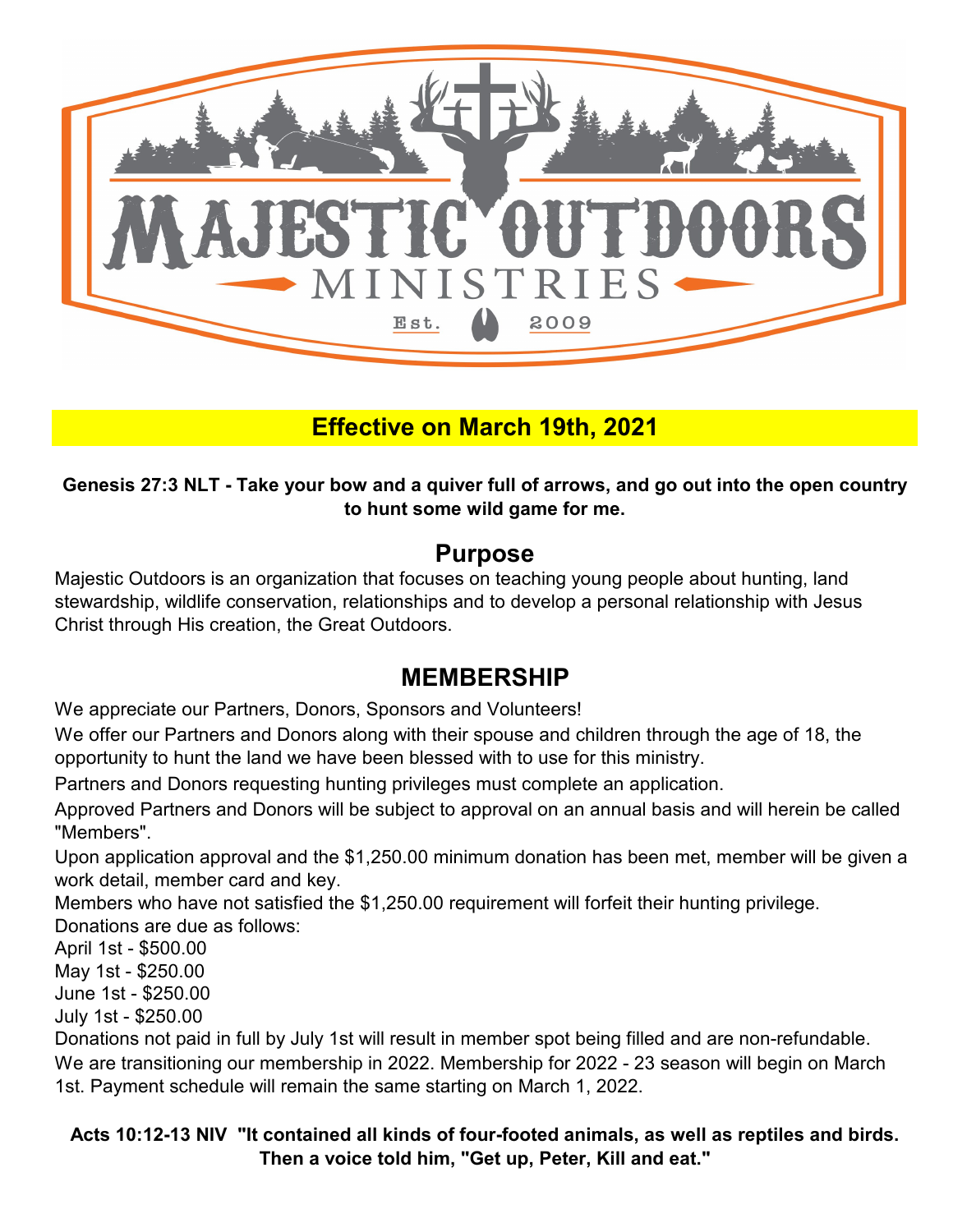

# **Penalties Calendar of Events Bunk House & Camp House General Rules Camper Spaces Housekeeping**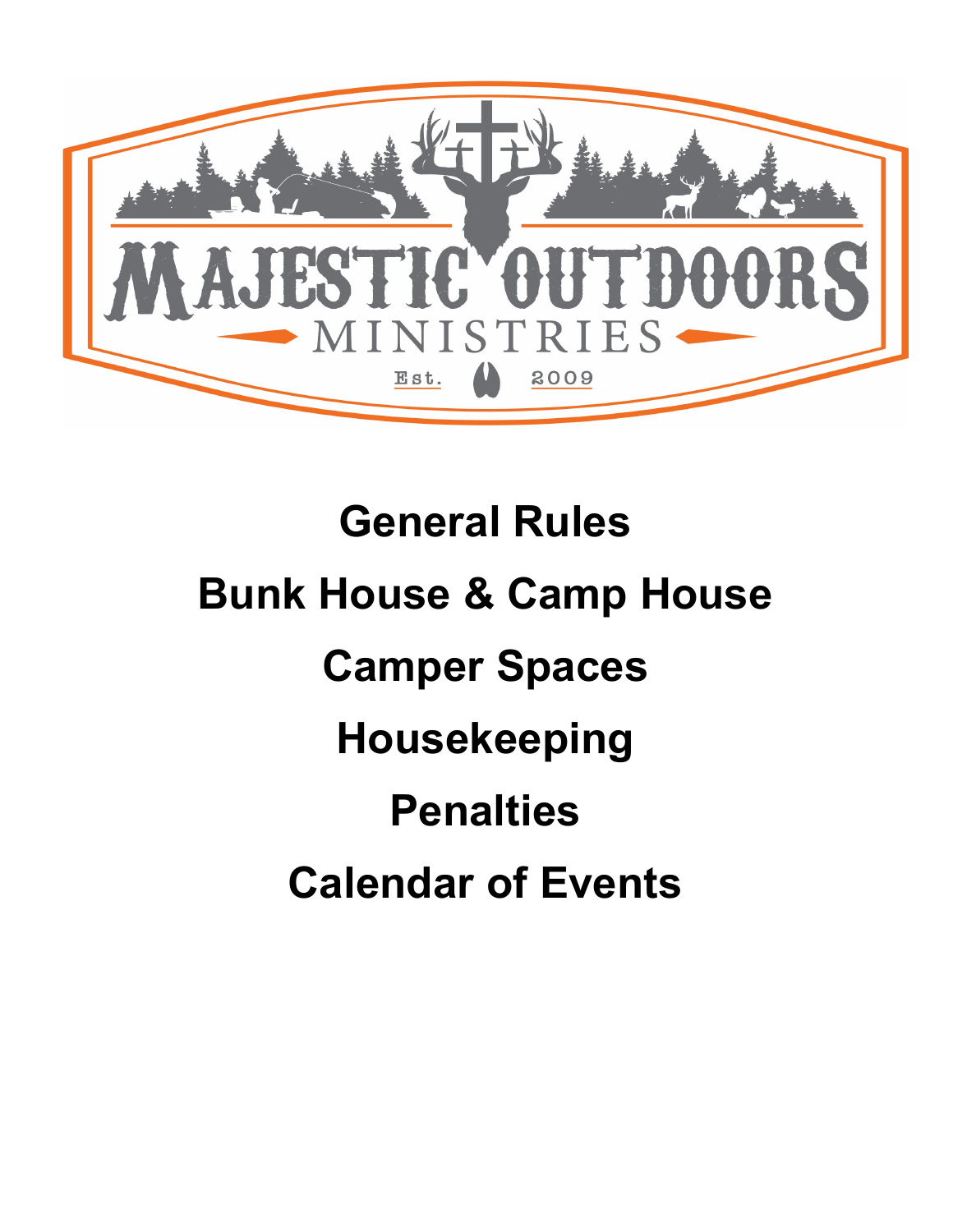### **GENERAL RULES**

- **1** Steve Sparks will be the Founder/President/CEO of Majestic Outdoors Ministries, Inc until he resigns.
- **2** The rules to hunt Majestic Outdoors property can be revised whenever the President and/or Ministry Board of Directors decide it is in the best interest of the ministry.
- **3** Any blatant violation of rules will come before the Ministry Board and/or Leadership Team for discussion of penalties, suspensions and/or dismissal from our organization with no portion of dues or donation being refunded.
- **4** Anyone with an outstanding fine or penalty fee will not be able to hunt until fine or penalty is paid in full.
- **5** No alcoholic beverages allowed. Failure to comply will result in the offending person being asked to leave the premises. A meeting with the Board will be required before being allowed back onto the property.
- **6** All gates to the property must be closed and locked at all times. Do not drive around gates or leave gates open for any reason.
- **7** Hunter orange must be worn to and from stand during gun season. Anyone not wearing hunter orange will be charged a fine of \$200 and 30 days suspension from hunting.
- **8** There will be NO shooting from the road unless it is in an area you have signed out. Anyone shooting from the road will be fined \$200.00 and an automatic 30 day suspension.
- **9** There will be no motorized vehicles driven on green fields unless it is to retrieve a harvested animal.
- **10** There will be no "mud-riding" on any roads, fire lanes, creeks, branches, streams or mudholes of any kind.
- **11** There will be NO "Joy Riding" during deer or turkey season.
- **12** No hunting dogs allowed during deer season! The only exception to this is the use of a tracking dog when looking for a downed deer.
- **13** All items left in the woods (stands, blinds, feeders, cameras, etc..) **MUST** have owners name on it, in a **VISIBLE** place. Items not properly marked will be removed immediately and brought back to the camp house and turned in to Steve.
- **14** During deer & turkey season, 9:00 p.m. is quiet time! Noise will be held to a minimum both inside & outside of the camphouse, bunkhouse and personal campers.

#### **15 SPOTTED FAWNS WILL NOT BE HARVESTED.**

### **SHOOTING RANGE**

**Shooting range hours are as follows: Sighting in of all firearms will be done only at the shooting range.**

**Deer Season Turkey Season** **11:00 a.m. - 2:00 p.m. After 1:00 p.m.**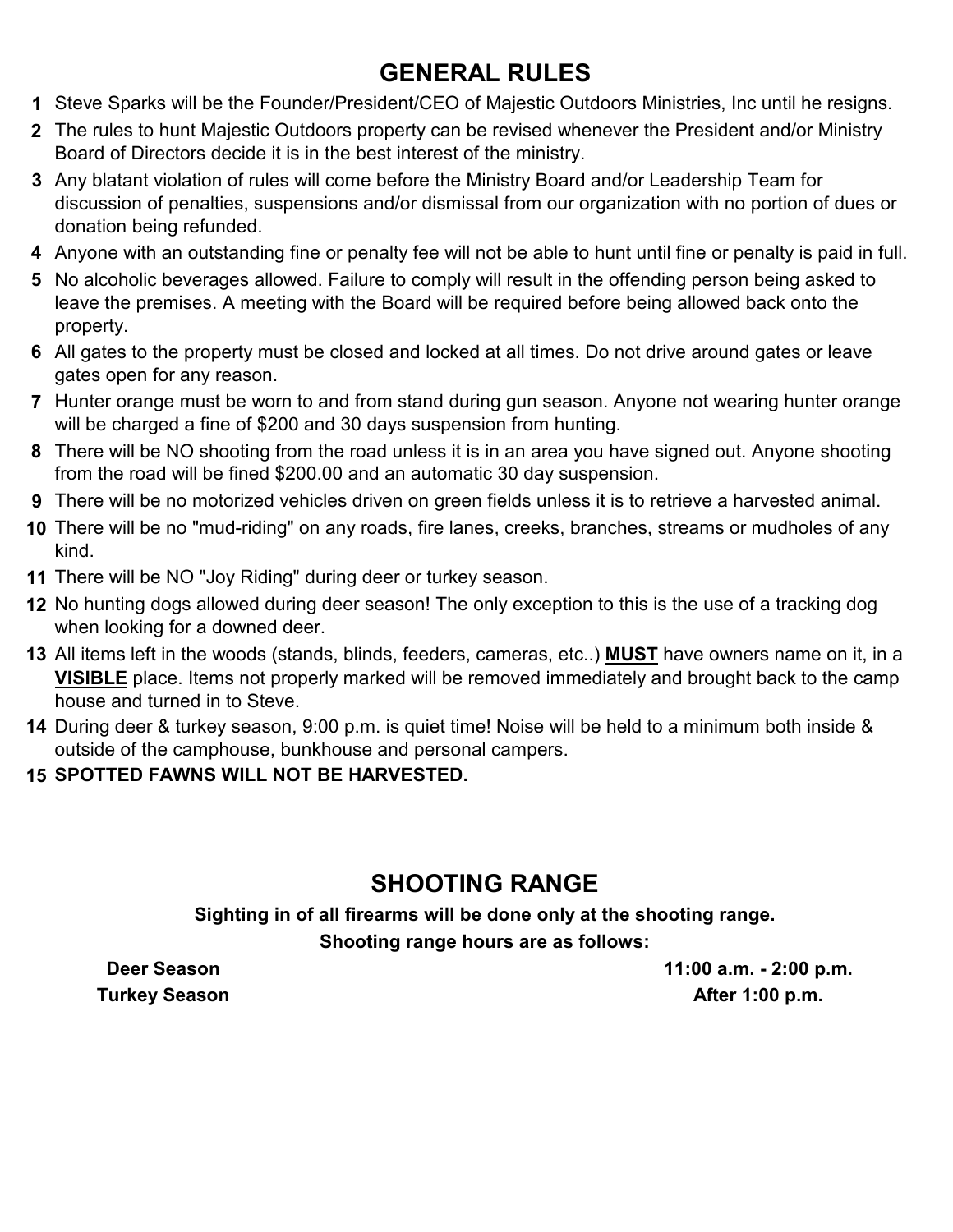### **VEHICLES**

From time to time, several vehicles are parked at our camp for the season for your convenience.

These vehicles will be parked across Dogwood and not in front of the camp house.

On occasion, we need to move these vehicles for construction or grass cutting.

Any vehicles that are left at the camp, a spare key will be given to Steve so they can be moved at a moments notice.

### **BUNK HOUSE & CAMP HOUSE**

We have been very blessed to have a camp house and bunk house that is available for everyone to use for those that don't own a camper.

During deer & turkey season, 9:00 p.m. is quiet time! Noise will be held to a minimum both inside & outside of the camphouse, bunkhouse and personal campers.

**BUNK HOUSE** is for ALL males **ONLY** that are spending the night at our camp unless otherwise stated for an event.

Our **CAMP HOUSE** is our central location to sign in/out, socialize and develop relationships with other members.

**CAMP HOUSE** is to be utilized for any females **ONLY** that are spending the night at our camp unless otherwise stated for an event.

If there are any females spending the night in the **CAMP HOUSE**, all males will stay in the BUNK HOUSE unless you are a dad bringing your daughter.

When females are staying in the **CAMP HOUSE**, hours that males cannot enter will be from 10:00 p.m. - 4:00 a.m.

### **CAMPER SPACES**

#### *Currently, there are no camper spaces available.*

- **1** If anyone has a camper space, there is an additional \$250 fee, required by the timber company and an additional \$25 per year for water hook up. Each camper is responsible for their own power through Alabama Power.
- **2** If anyone wants to sell their camper, it must be pulled out to open the space for people on the waiting list for a spot or get with Steve to see who is on the list.
- **3** There are no septic hook ups! Everyone must "Blue Tank" their waste to the camp house septic dump station.

### **HOUSEKEEPING**

- **1 PLEASE KEEP CAMPHOUSE, BUNKHOUSE & BATHHOUSE CLEAN.** This will include: sweeping all floors, garbage, dishes, etc… This is every members responsibility.
- **2 SHOOTING HOUSES:** EVERYONE is responsible for keeping these clean. PLEASE DO NOT LEAVE YOUR TRASH, SPIT BOTTLES AND PEE BOTTLES IN THEM. If you take it in the woods with you, bring it out with you. This is every members responsibility.
- **3 Animals** We respect everyone's love for their animals as they are part of your family. However, there are many people that are allergic to different animal species. If you bring your animal to the camp, we respectfully ask that it/they remain on a leash or in a crate and stay outside of the camp house & bunk house.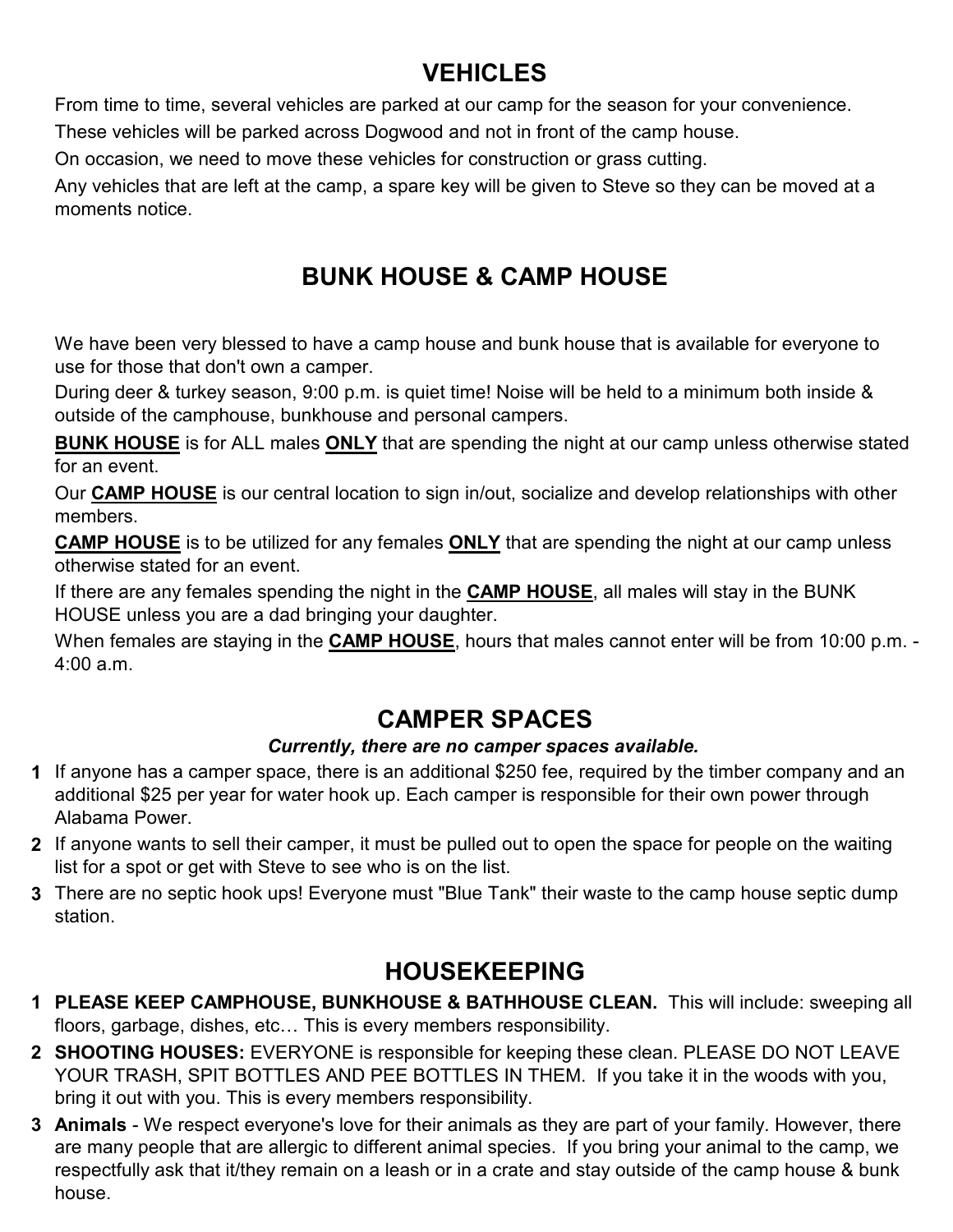

### **CALENDAR OF EVENTS**

Any event that is scheduled will take priority over normal club operation. Event dates are subject to change, added to or cancelled. These dates are as follows, but are not limited to:

- **1** November 12 14, 2021
- **2** December 3 5, 2021
- **3** January 7 9, 2022
- **4** January 20 22, 2022
- **5** February 5 7, 2022
- **6** February 26, 2022
- **7** March 5, 2022
- **8** March 18 20, 2022

Hunt w/ Teens (Ages 14-18) Make up date for any youth event 9th Annual Men's Retreat 1st Annual Women's Retreat

Statewide Youth Deer Hunt (Ages 10-15)

Coon Hunt

Squirrel Tournament

Statewide Youth Turkey Hunt (Ages 10-15)

During our scheduled events, normal club operation is suspended so we can focus on our event. No members will hunt during any event unless you are participating in the event.

Members will follow the same guidelines as our guests during scheduled events. This will include, but not limited to: Registering your children prior to the event, Weapons check in/out procedure, checking in/out upon arrival and/or departure from our event.

In order to reduce distractions during our messages, all club facilities will be closed during this time. This includes checking in/out, firing range and all motorized vehicles. These times are brief and are our main focus. We want to show respect for the people who have taken the time to come speak to our group.

**Event Harvest:** Harvest rules during our event will be determined prior to the event.

Everyone that is 16 years of age or older must have a valid hunting license before being allowed to hunt.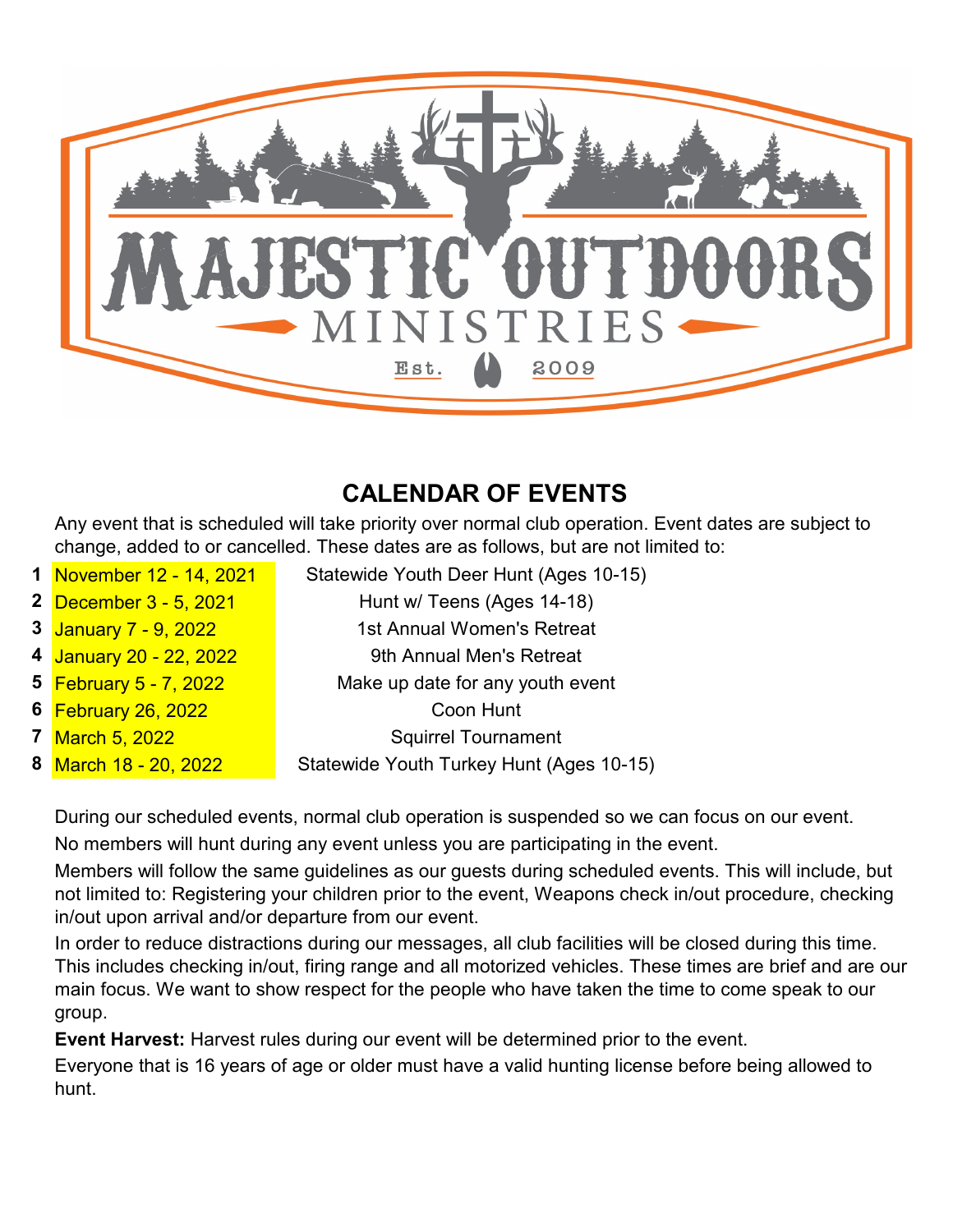

## **DEER SEASON RULES & GUIDELINES**

**This section will cover all of our rules and guidelines during deer season including:**

> **Stands Supplemental Feeding Scales Jawbones Food Plots Guests Harvest Pictures, Data & Records Deer Harvest Guidelines In Each Color Zone Walk - In Cooler Sign In - Sign Out Proceedures Work Days & Time Cards Skinning Shed Color Coded Map Zones**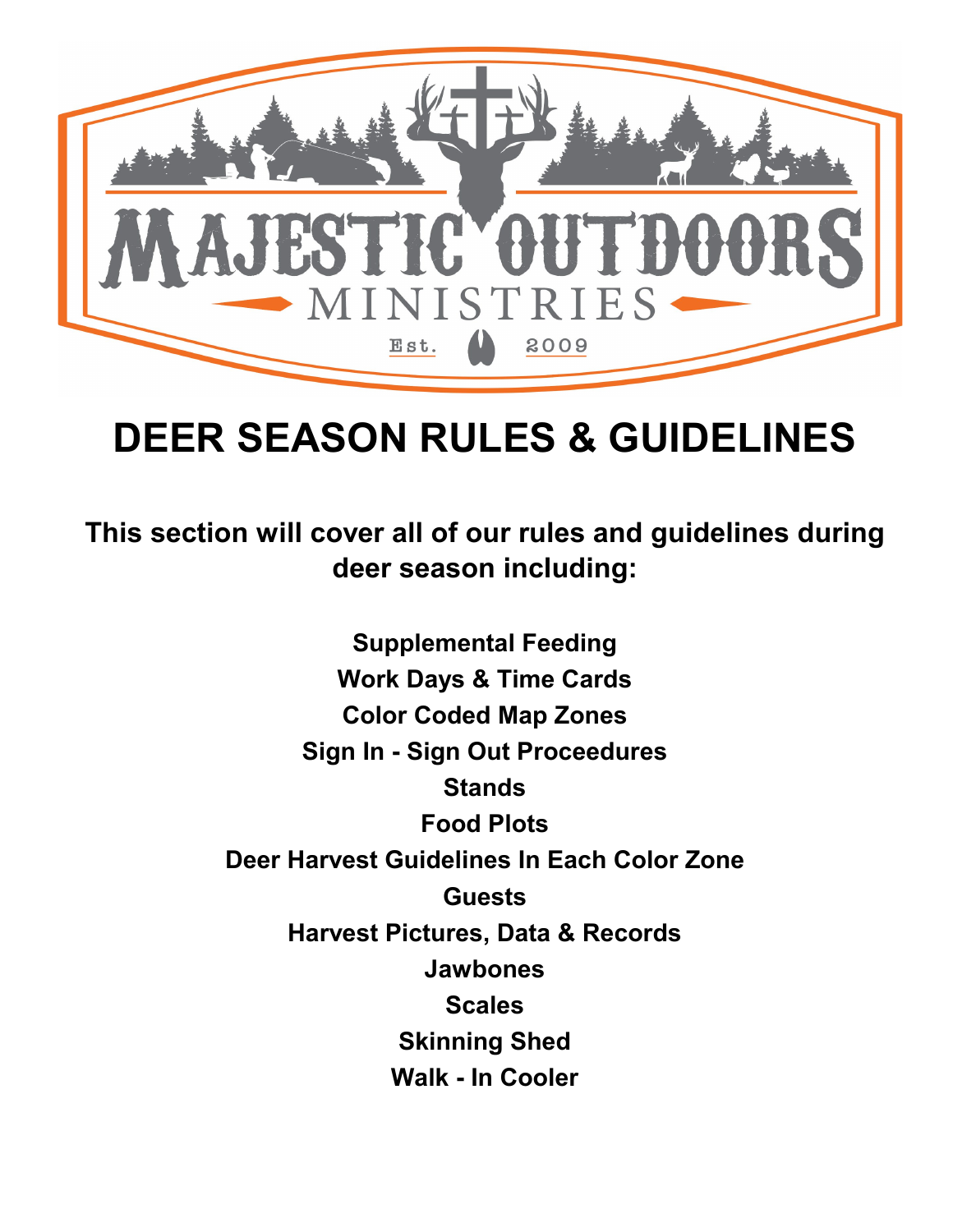### **SUPPLEMENTAL FEEDING**

There will be absolutely no feeding, baiting or any form of attracting deer or turkey to a centralized location of any kind between October 1st through February 10th & March 1st through the end of turkey season.

This will include, but not limited to, any type of feed, corn, pellets, mineral, salts, powders, granuales, liquids, gels, etc.

This does NOT include cover or urine scent.

Any area found drawing deer to a centralized location with the aid of "BAITING" will be closed down for hunting for 14 days after bait has been removed.

Any cameras, feeders or stand found in this area will be confiscated and become the property of Majestic Outdoors with no chance of them being returned.

Any member found "BAITING" will result in an automatic dismissal from our organization with no portion of hunting equipment, dues or donation being refunded.

Any deer or turkey that is harvested will be subject to kill site area inspection by anyone on leadership.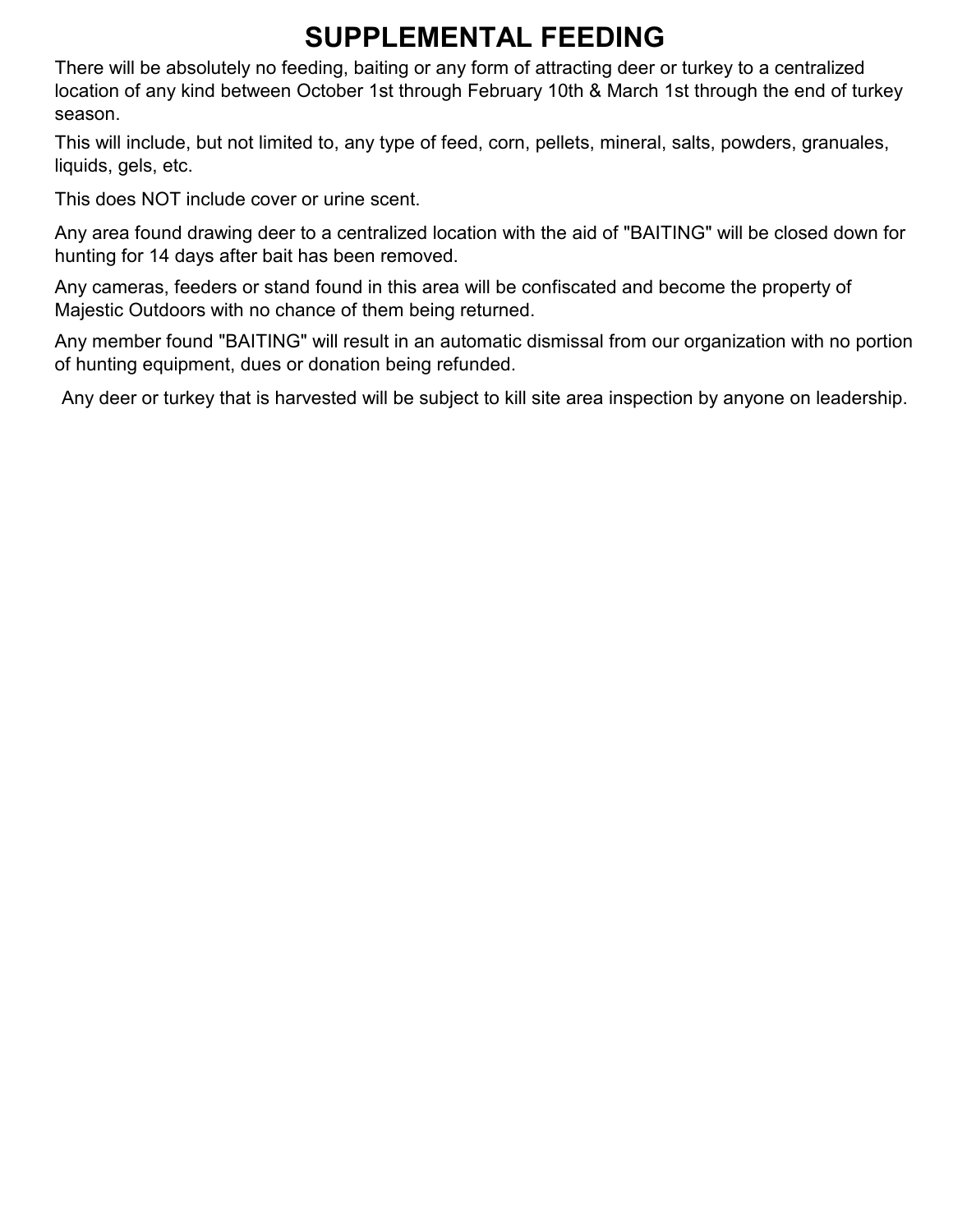### **WORK DAYS & TIME CARDS**

Our property is split into several different sections.

Each section is under the supervision of a Section Leader/Property Manager.

Each member will be assigned to a section and work under the Section Leader/Property Manager and will be assigned certain task to complete their work time requirement.

If all work is completed in the section you are assigned to work in and your hours have not been fulfilled, there are other sections that you can assist in to complete your hours.

- **1** Everyone **must** turn in a Work Time Card after each days work has been completed. This card is located in the Members Area on the website at www.majoutdoors.com. If you do not turn in a Work Time Card, you will not be given credit for the work completed and will have to pay the penalty stated below.
- **2** Each member will be required to have a minimum of **32 hours** between May 1st thru October 1st. If you do not complete 32 hours, you will be assessed an additional **\$25.00** per hour fine for each hour missed. Fines must be paid before a member can hunt.
- **3** Everyone will be given work details and projects that are assigned by Section Leader in each section.
- **4** Section Leader must approve work completion before your time is turned in.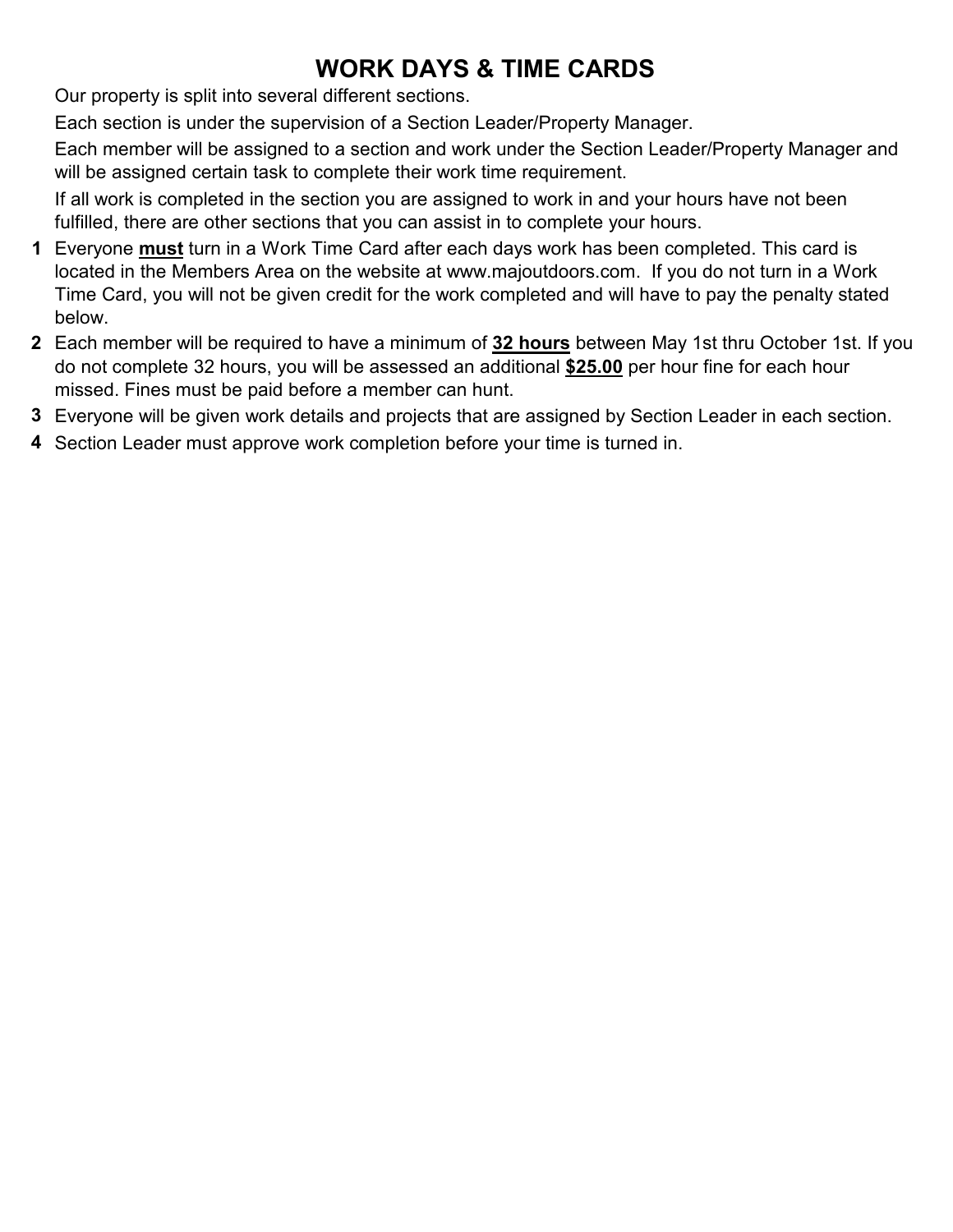#### **Color Coded Map Zones**

Our map is divided up into different color **ZONES** to eliminate confusion on what you can harvest in which zone according to our rules.

#### **PINK ZONE** - LAWLEY PROPERTY

#### **WHITE ZONE** - ANY PROPERTY THAT IS NOT SHADED

#### **ORANGE ZONE** - WEST SECTION

#### **Sign In/Out Procedure**

- **1 ANYONE CAUGHT ON PROPERTY WITHOUT SIGNING IN WILL BE EXPELLED IMMEDIATELY WITH NO REFUND OF ANY PORTION OF YOUR DONATION OR DUES.**
- **2 NO ONE WILL SIGN IN ANOTHER MEMBER FOR ANY REASON IN THE MORNINGS.**
- **3** Sign in time is 4:00 a.m. Those who forfeit the comfort of their bed at home and spend the night at the camp will be allowed to sign out after **8:00 p.m.** the night before.
- **4** We use a two system sign in/out procedure. Everyone must sign in/out of Log Book and on Map.
- **5** Everyone must sign in before entering property for any reason during all seasons of hunting and sign back out before leaving the property.
- **6 PLEASE USE ONE ENTRY NAME PER LINE.** If you bring your wife/child/guest, each person needs to be on a separate line, even if they are hunting in the same stand as you.
- **7** Everyone may sign out up to 40 contiguous acres of woods at a time. **You must not hunt any section other than the section you signed out.** You can only sign out 1 food plot in your area.
- **8** Everyone may sign out up to 80 contiguous acres of clearcut at a time. **You must not hunt any section other than the section you signed out.**
- **9** When signing out on map, be sure you put your Name or initials in block.
- **10** If you change hunting location, fill out a new entry in sign in book. **DO NOT "SCRIBBLE" OR SCRATCH OUT LOCATION OF WHERE YOU HUNTED IN SIGN OUT LOG!!!** We use this data to monitor hunting pressure in certain areas.
- **11** During deer season, Wednesdays will be designated as a scouting day. You may sign out up to 80 contiguous acres in one area. You will be able to hunt in that area.
- **12** If you have a teenager that hunts without the adult member, **it is required** for them to be in the "Majestic Teens" Life 360 group. This is for safety reasons.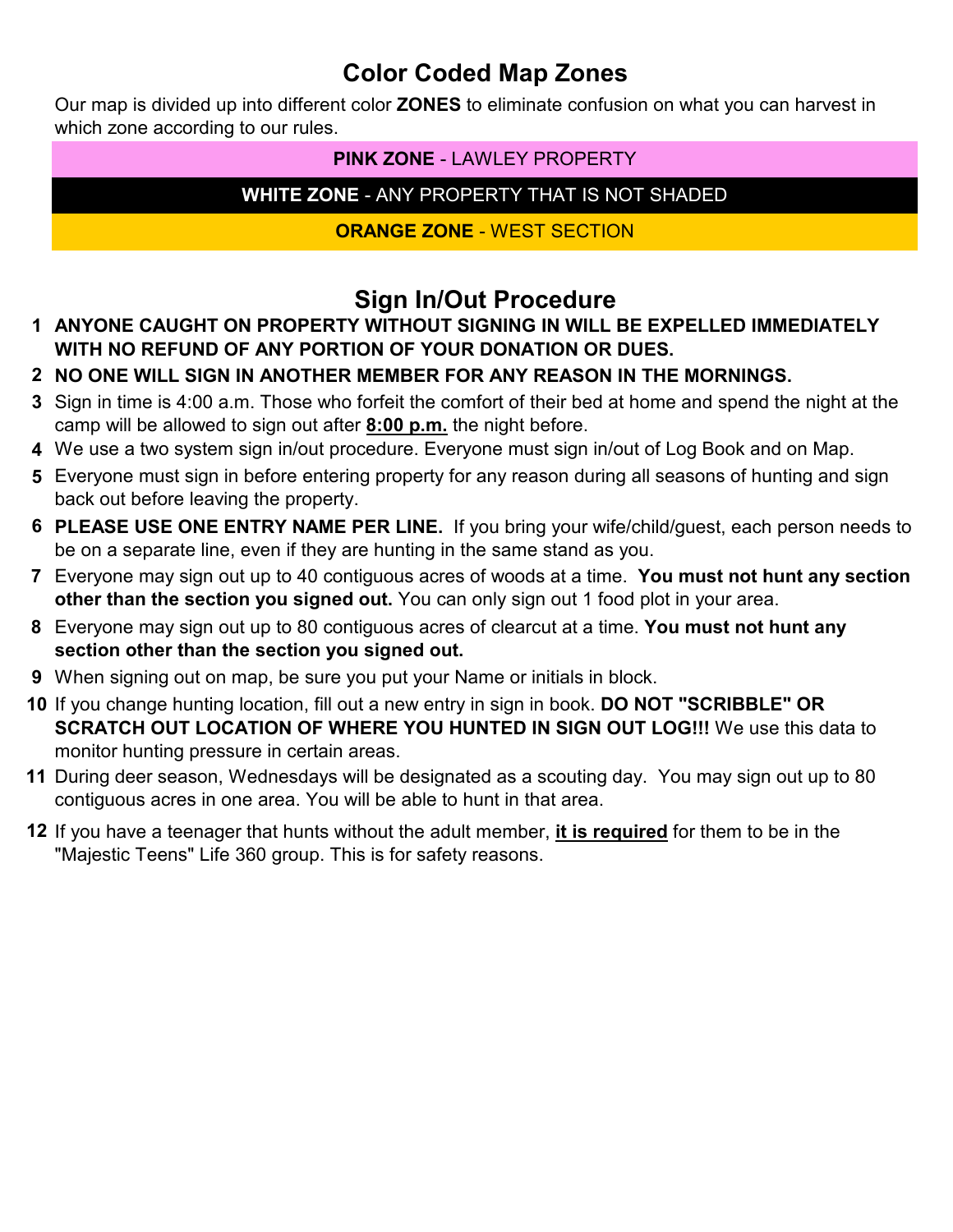#### **STANDS**

#### **Climbers, Ground Blinds, Shooting Houses, Lock- on's, Ladder Stands SAFETY REQUIREMENTS**

- **1** Safety harnesses must be worn when hunting from a climber or lock-on stand. Anyone that is caught not wearing a safety harness or has an accident/fall without being attached to the tree, will be fined \$1,000.00 and suspended for an indefinite amount of time.
- **2** Anyone that is caught not wearing a safety harness or has an accident/fall without being attached to the tree, will be fined \$1,000.00 and suspended for an indefinite amount of time. Hunter will NOT be allowed to hunt until fine is paid in full.
- **3** Members are responsible for their children's safety and will be penalized if your child is caught not wearing a harness.
- **A** Be sure to have a connecting rope attached from your bottom platform to the top climber of your stand.
- **B** Be sure the attached rope is no longer than your stand to sit stride. This usually will be 18 to 24 inches, depending on your height. A good rule of thumb to measure it the distance between the center of your knee cap to the bend in your hip.
- **C** Always stay attached to the tree when climbing up or down. This only takes a few extra minutes to climb up or down. If you have a "Life Line" that you leave on the tree you climb, be sure you are attached to the "Climber's Knot" and slide up/down as you go.
- **D** Use pull up ropes to get your gun and daypack in/out of stand. Tie rope around butt stock of gun behind trigger guard. Gun will be pointed down. **NEVER, NEVER CLIMB WITH A BULLET IN YOUR CHAMBER.**
- **E** Your gun should be the last thing you pull up and the first thing you let down.
- **3** NO homemade wooden ladder stands shall be placed on our property for any reason.
- **4** Manufactured ladder stands must be anchored to the tree by a chain or ratchet strap. NO NAILS, ROPES, OR BOLTS MAY BE USED.
- **5** If a stand does NOT belong to you, you MUST have permission from the owner of the stand to hunt from it.
- **6** Any stand on food plots and/or clear cuts are for everyone's use.
- **7** All ladder stands, ground blinds and shooting houses are for everyone's use DURING OUR SCHEDULED EVENTS.
- **8** Stands labeled Majestic Outdoors are available for everyone to use at any time.
- **9** No ladders or climbing sticks may be left attached to any tree next to a food plot without the stand attached. This eliminates someone from "locking" everyone out from using this field if that is the only tree available to climb. Any situation discovered like this, items will be removed from tree.
- **10 Under no circumstances are there to be anything screwed into a tree.** This includes, but not limited to, tree steps, bow hangers, camera hangers or anything else that can penetrate into the tree itself.
- **11 PER OUR LANDOWNERS: DO NOT CONTINUALLY CLIMB THE SAME TREE REPETITIVELY.** This damages the protective bark and increases the chances of a pine beetle colony setting up.
- **12** Shooting houses are for everyone's use.
- **13** Shooting houses will be built by the pattern we have designed. If you would like to build a/some shooting house(s), get with Dan Spence for the blue print or you can pay for the materials to have it built. Approximate cost is \$400.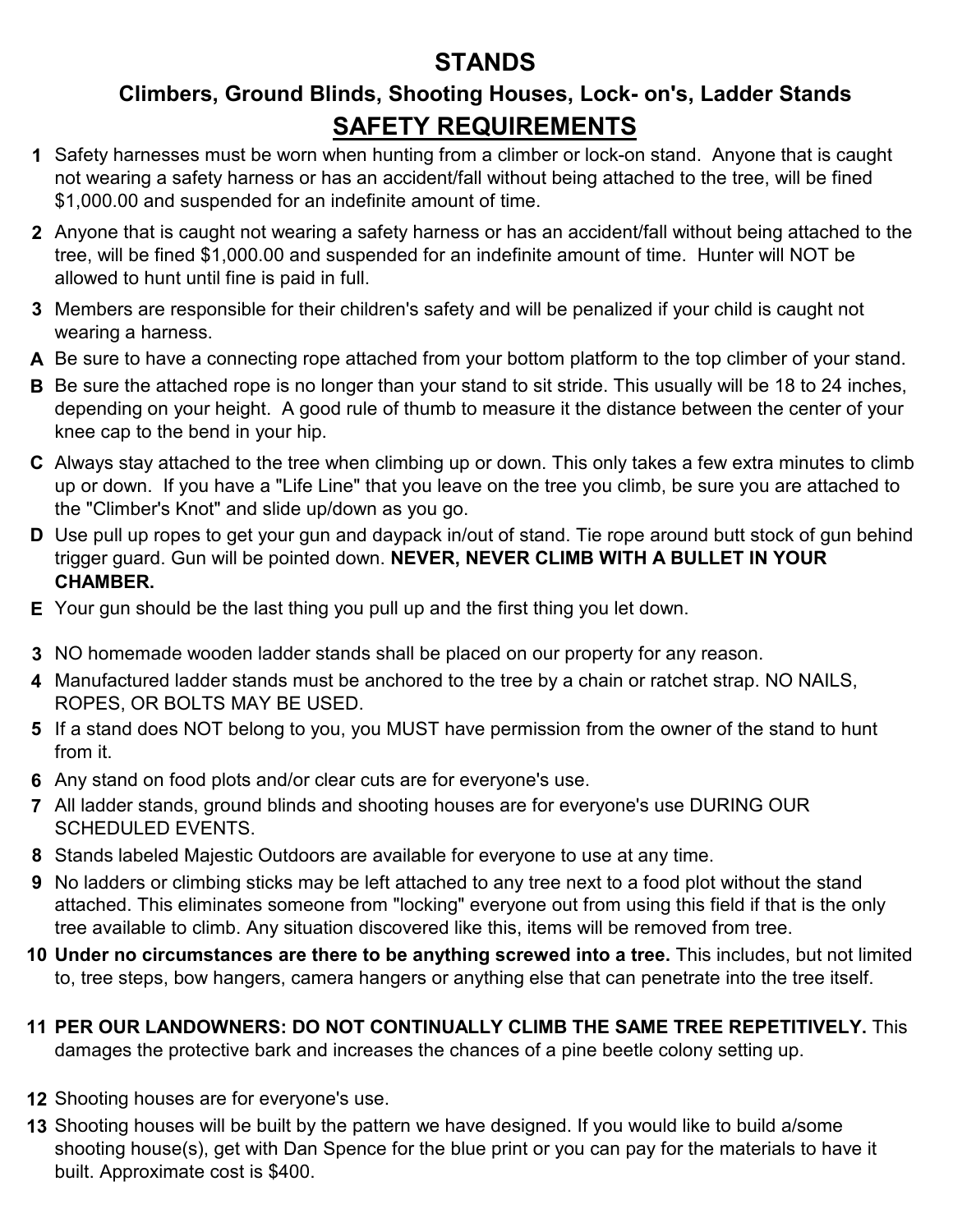- **14 SHOOTING HOUSES:** EVERYONE is responsible for keeping these clean. PLEASE DO NOT LEAVE YOUR TRASH, SPIT BOTTLES AND PEE BOTTLES IN THEM. If you take it in the woods with you, bring it out with you.
- **15** Any shooting house, ladder stand, tripod, etc... installed on food plots must be authorized by Section Leader of that section before it is placed.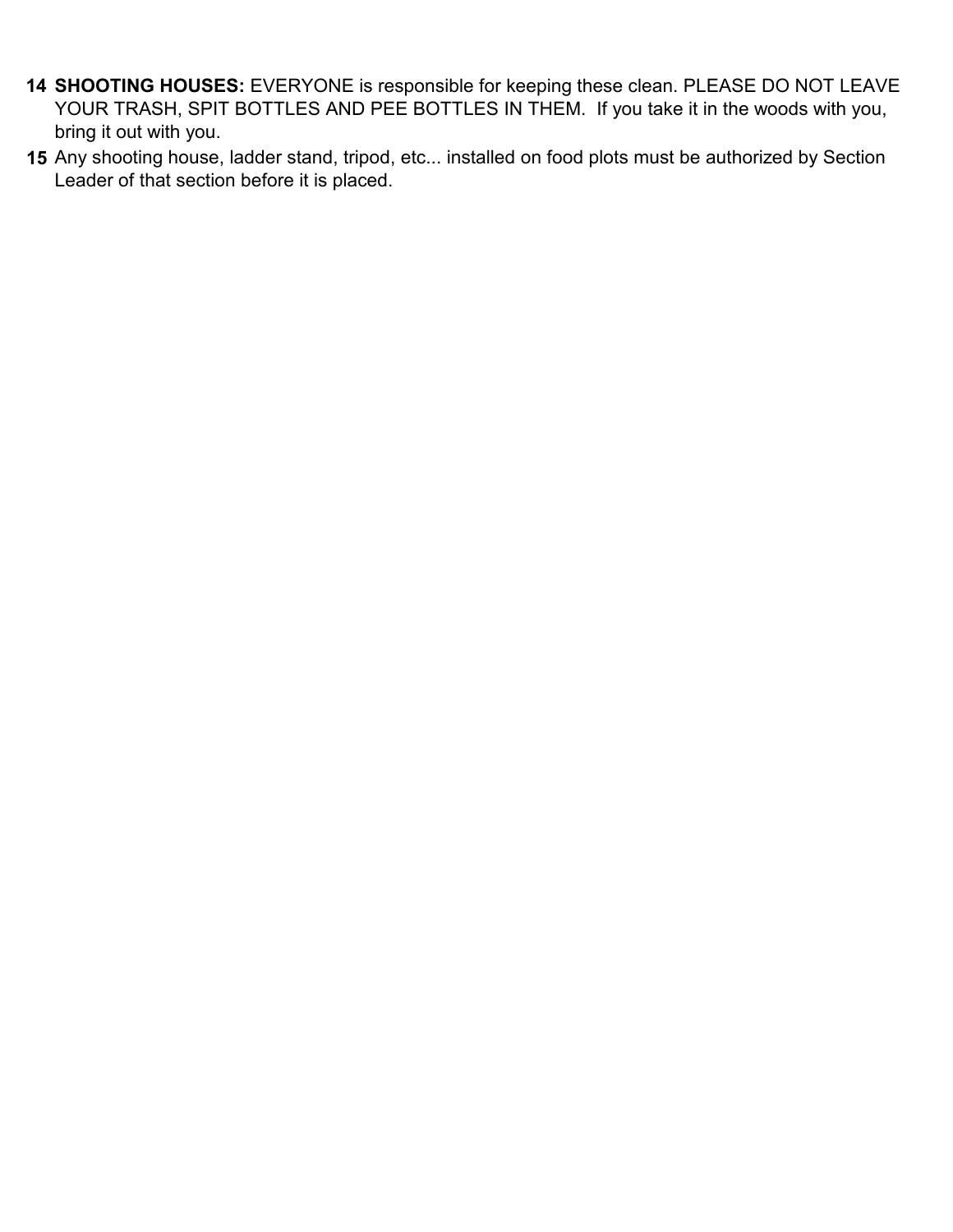### **FOOD PLOTS**

- **1** Does may **NOT** be harvested on a food plot with a firearm by any adult without prior approval or specified in each zone. **Special Exceptions:** Disabled, children, ladies and bowhunters.
- **2** There must be a 50 yard "buffer" zone around food plots when harvesting a doe with a firearm. **EXPLANATION**: Hunter must be sitting 50 yards from food plot before shooting a doe. Hunter cannot be sitting in the stand, on the plot, and shoot the doe if she is 50 yards away from food plot. This will eliminate shooting pressure on plots. To make this simple, hunter and doe MUST be 50 yards from food plot before you can shoot.
- **3** If you are eligible to harvest a doe on a food plot, there must be a minimum of two deer on the field or an identifiable mature doe. This is to reduce the number of yearling deer harvested. NO GUESSING.
- **4** Game and trail cameras must not be placed on or within 100 yards of food plots from October 1st through February 10th. This will reduce human presence/pressure on plots.
- **5** No one should scout, visit, walk, drive or disturb any food plot from October 15th until February 10th. Take the most direct route in/out to stands on food plots. This reduces human scent which is hunting pressure. **PLEASE do not walk around in our food plots. We guarantee there are tracks in the field and there is no reason to look for them.**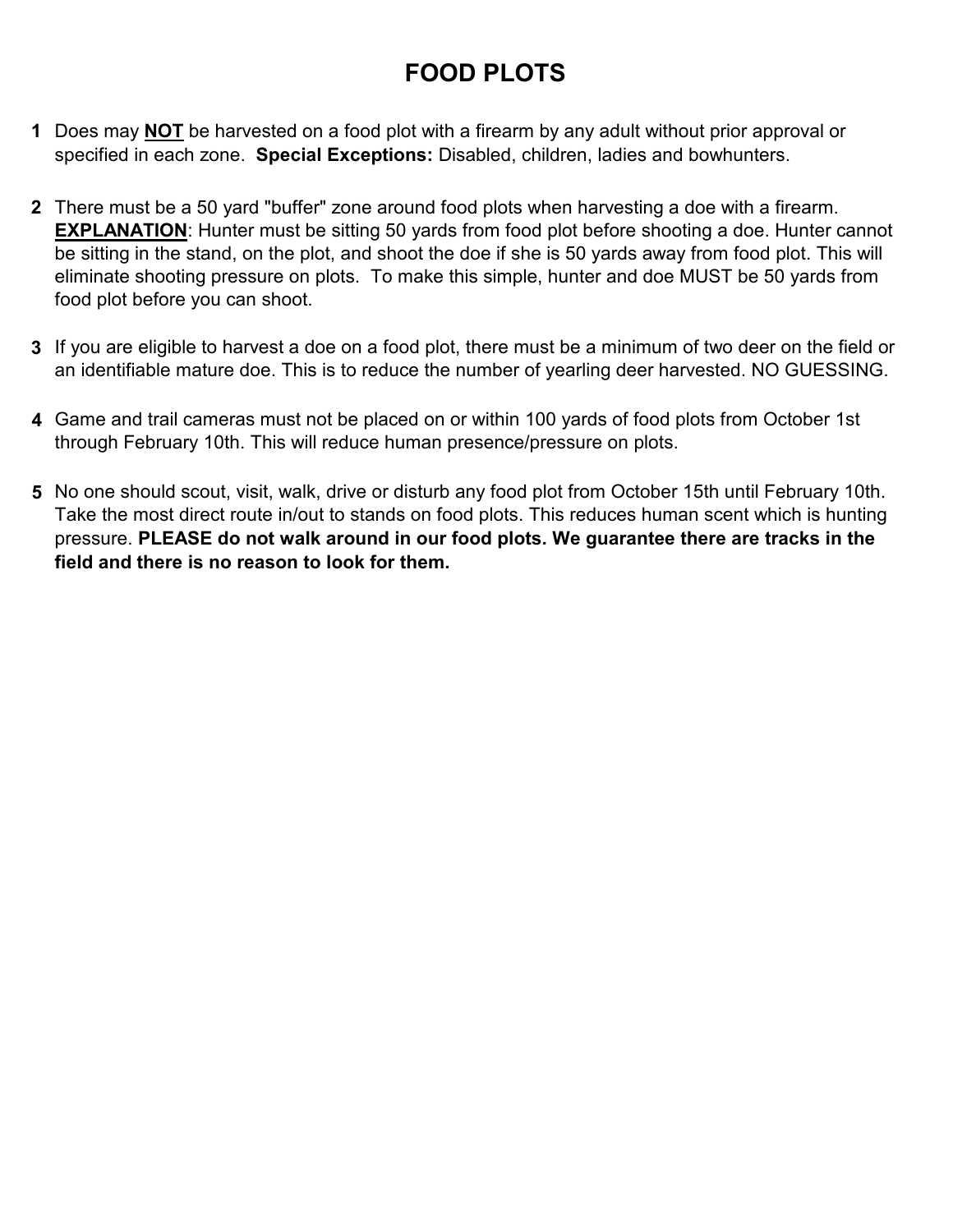### **DEER HARVEST GUIDELINES FOR PINK ZONE - (LAWLEY PROPERTY) PINK ZONE**

Our PINK ZONE contains approximately 6,500 acres and is identified by the **"PINK"** shade on our map.

#### **ADULT MEMBERS & GUEST**

#### **BOW AND ARROW:**

**Compound, Recurve or Cross Bow**

#### **BUCKS:**

**1 ALL BUCKS HARVESTED ON LAWLEY PROPERTY MUST BE 3 1/2 YEARS OLD OR OLDER.**

#### **DOES:**

- **1** Members will be allowed to harvest 1 doe with a bow on any Lawley property.
- **2** Guest are **NOT** allowed to harvest any does by bow or firearm.

### **FIREARMS**

#### **ADULTS**

#### **Bucks:**

**1 Any buck harvested by an adult on any Lawley property must be 3 1/2 years of age.**

**Does:**

NO DOES MAY BE HARVESTED BY ADULTS WITH A FIREARM OF ANY KIND.

#### **Special Exceptions: Limited Disabled & Children**

#### **CHILDREN (18 years of age and under)**

#### **Bucks:**

- **1** Children that have **NEVER** harvested a buck will be allowed 1 buck of choice.
- **2** Children that have harvested a buck, must harvest bucks that are 3 1/2 years old or older.
- **3** NO DOES MAY BE HARVESTED AFTER JANUARY 1ST. January 2 February 10 is buck only.

#### **Does:**

**1** doe per season

#### **PENALTIES**

- **1** 1st buck harvested below 3 1/2 years old will result in a \$150 fine AND a 7 day suspension.
- **2** 2nd buck harvested below 3 1/2 years old will result in a \$300 fine AND a 14 day suspension.
- **3** 3rd buck harvested below 3 1/2 years old will result in a \$500 fine.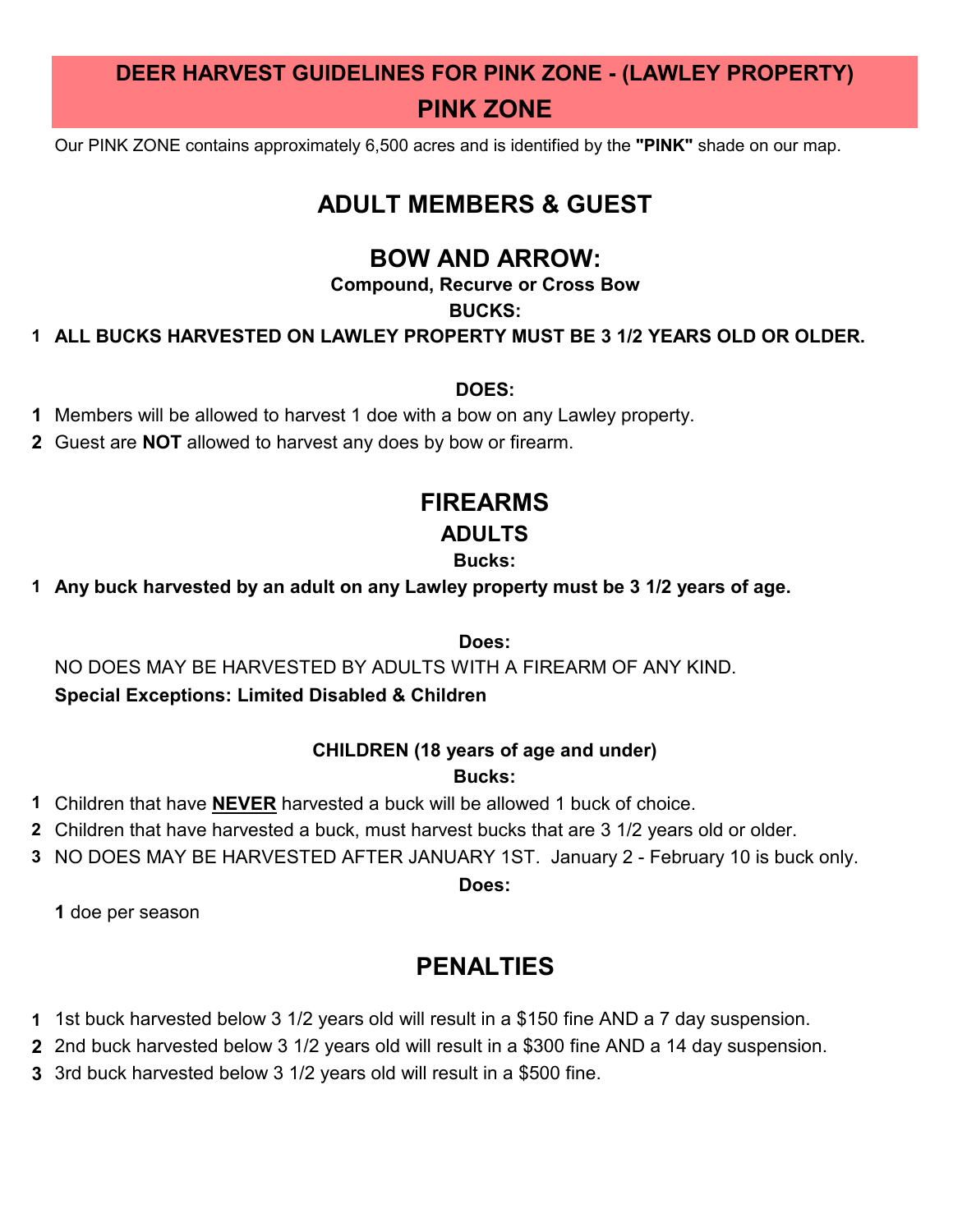### **DEER HARVEST GUIDELINES - WHITE ZONE**

The rules & harvest guidelines listed below were created to allow our hunters to be able to harvest at least 1 buck per season without the concern of a penalty due to our management & conservation practices.

Our WHITE ZONE contains approximately 6,900 acres and is identified by no "color" on our map.

#### **BOW AND ARROW ONLY:** Compound, Recurve or Crossbow **ADULT MEMBERS & GUEST BUCK HARVEST**

- **1** Members **1st** buck of season can be any buck with a forked rack.
- **2** Members **2nd** buck of season can be any buck that has 3 points or more on one side.
- **3** Members **3rd** buck of season can be any buck that has 4 points or more on one side.
- **4 GUEST:** Guest may not kill any buck below 3.5 years old with bow.

#### **DOE HARVEST**

- **1** 1 Doe per season in White Zone.
- **2 GUEST:** Guest may harvest 1 doe with a bow in the **WHITE ZONE**.

#### **FIREARMS MEMBERS BUCKS HARVEST Rifle, Shotgun, Muzzle Loader or Pistol**

- **1** If member harvests a forked rack or 3 on one side during bow season, you must automatically go to the 3 1/2 year old rule with a firearm.
- **2 1st** buck of season can be any buck that has 4 points or more on one side regardless of age.
- **3 2nd & 3rd** bucks must meet club requirement of 3 1/2 years old regardless of number of points. See penalties section below for violations.
- **4 GUEST:** Guest may not kill any buck below 3.5 years old with a firearm.

#### **DOE HARVEST**

- **5** NO DOES MAY BE HARVESTED AFTER JANUARY 1ST. January 2 February 10 is buck only.
- **6** NO DOES MAY BE HARVESTED ON A FOOD PLOT WITH A FIREARM BY ADULTS. **Special Exceptions: Disabled, children, ladies, senior citizen (62 over)**
- **7 MEMBERS:** 1 Doe per season with a firearm.
- **8** If member chooses to give up their doe with a firearm, they may take a second doe with a bow in the white zone.
- **9 GUEST:** Guest may not harvest any does with a **firearm**.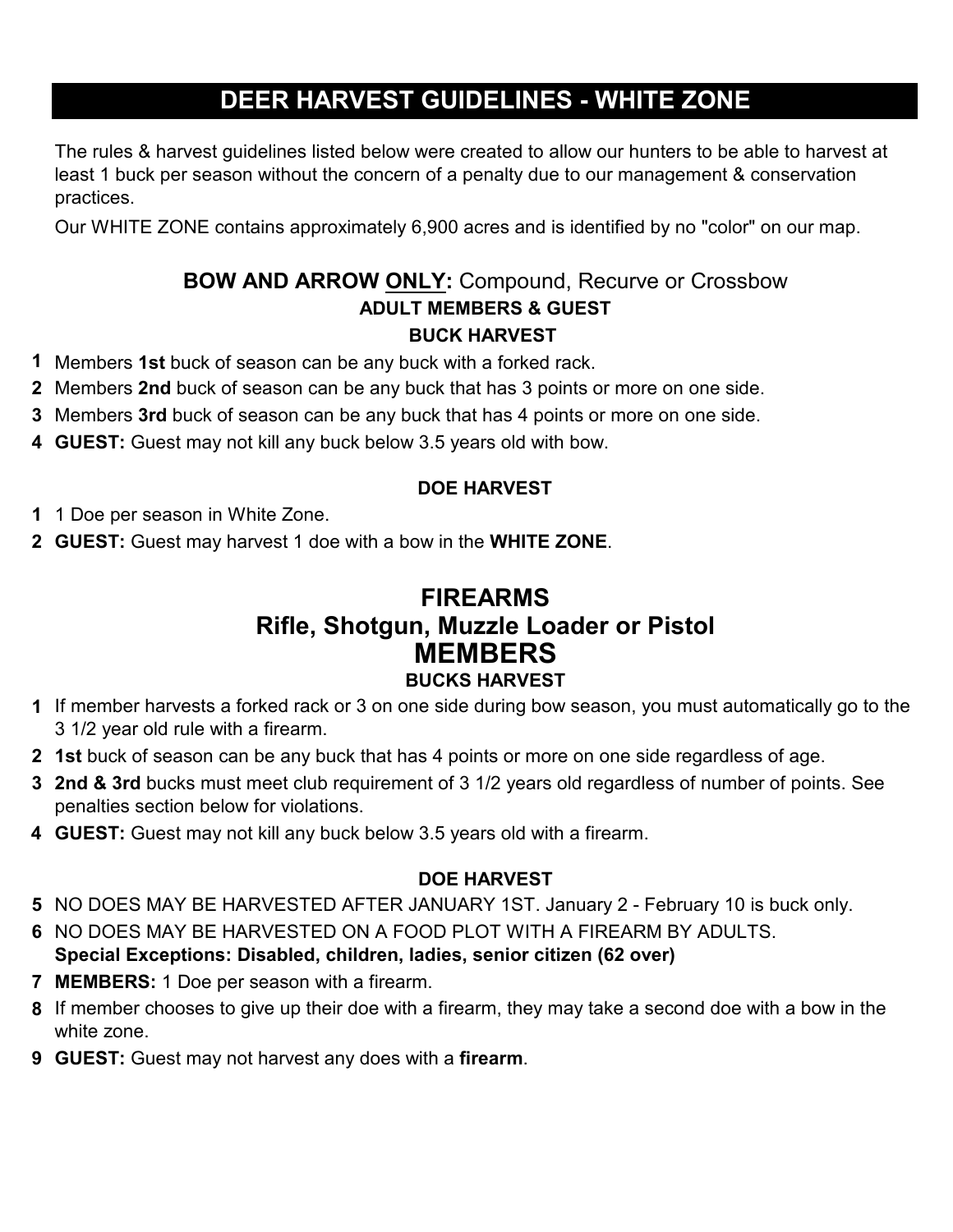#### **DEER HARVEST GUIDELINES - WHITE ZONE (CONTINUED)**

**CHILDREN (18 years of age and under) & LADIES**

### **BUCK HARVEST**

**1** Children & Ladies that have **NEVER** harvested a buck will be allowed 1 buck of choice.

#### **CHILDREN (18 years of age and under) & LADIES THAT HAVE HARVESTED A BUCK**

- **2** 1st Buck of season 3 points on one side
- **3** 2nd & 3rd bucks after this must meet club requirement of 3 1/2 years old regardless of number of points.

#### **DOE HARVEST**

**4** NO DOES MAY BE HARVESTED AFTER JANUARY 1ST. January 2 - February 10 is buck only.

#### **LADIES and CHILDREN (18 years of age and under)**

**5** 1 Doe per season with a firearm

#### **PENALTIES**

2nd buck harvested below 3 1/2 years old will result in a \$300 fine AND a 14 day suspension. 3rd buck harvested below 3 1/2 years old will result in a \$500 fine.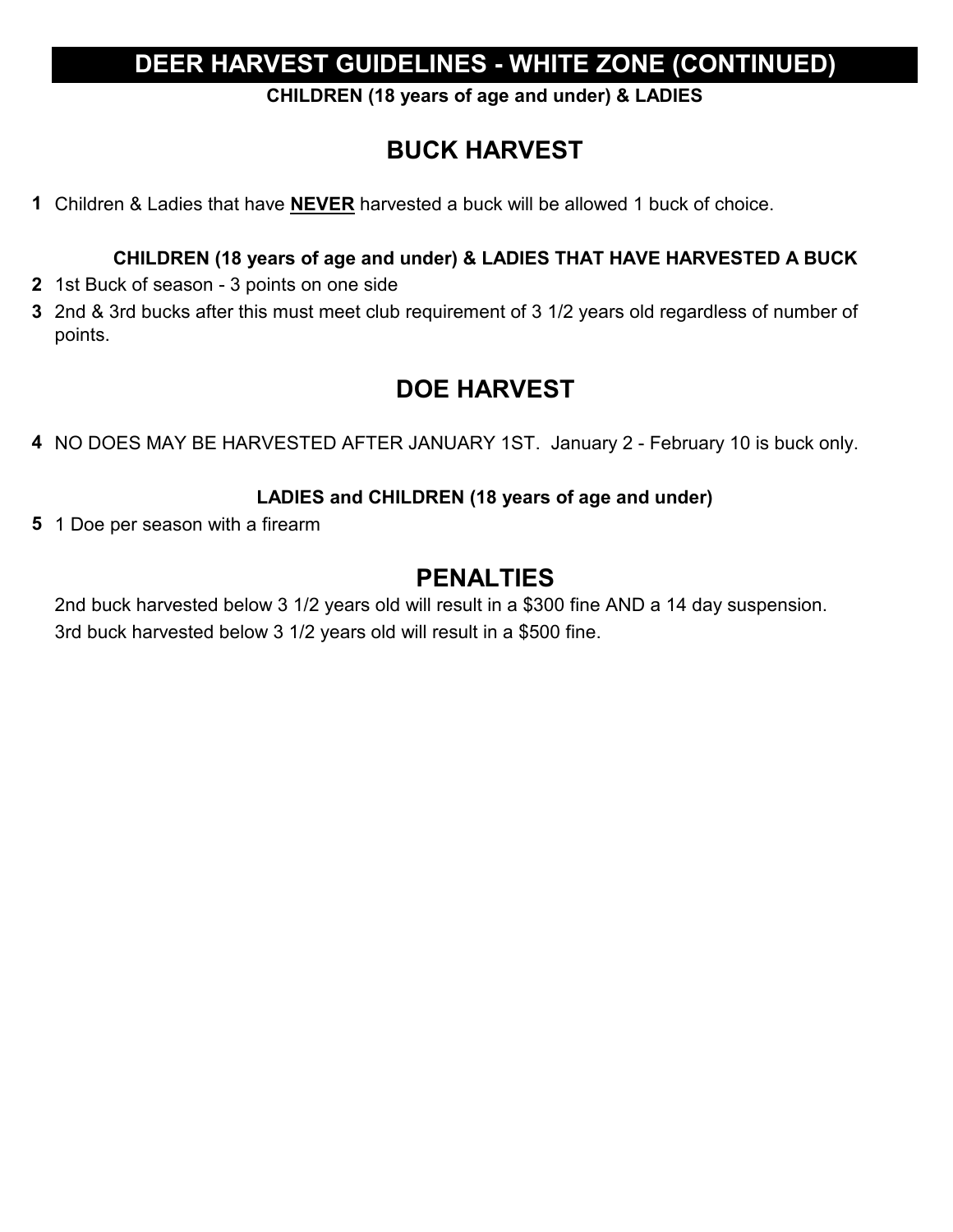#### **WEST SECTION - ORANGE ZONE**

#### **HARVEST GUIDELINES**

**ALL BUCKS HARVESTED IN ORANGE ZONE MUST BE 3 1/2 YEARS OLD OR OLDER.**

#### **BOW AND ARROW ONLY:**

#### **Compound, Recurve or Crossbow**

#### **BUCK HARVEST**

**ALL BUCKS HARVESTED IN ORANGE ZONE MUST BE 3 1/2 YEARS OLD OR OLDER.**

#### **DOES**

12 MATURE does will be taken by **BOW & ARROW ONLY** from this section by **MEMBERS ONLY! Member may harvest no more than 2 does in ORANGE ZONE.**

Once the 12 does are taken or January 2nd arrives, doe harvest will be cut off.

### **BUCKS ADULT MEMBERS & GUEST FIREARMS**

**ALL BUCKS HARVESTED IN ORANGE ZONE MUST BE 3 1/2 YEARS OLD OR OLDER.**

#### **DOES**

NO DOES MAY BE HARVESTED BY ADULTS WITH A FIREARM OF ANY KIND. **Special Exceptions: Limited Disabled, Ladies & Children**

### **CHILDREN (18 years of age & under) & Ladies BUCKS**

**ALL BUCKS HARVESTED IN ORANGE ZONE MUST BE 3 1/2 YEARS OLD OR OLDER.**

#### **DOES**

Children & Ladies - May harvest **1** doe per season with a firearm until we reach our goal of 12 MATURE does removed from the ORANGE ZONE.

NO DOES MAY BE HARVESTED AFTER JANUARY 1ST. January 2 - February 10 is buck only.

### **PENALTIES FOR ORANGE ZONE HARVEST VIOLATION**

**Any buck harvested below 3 1/2 years old will result in a \$500 fine and banned from the West section (ORANGE ZONE) for the duration of the current season.**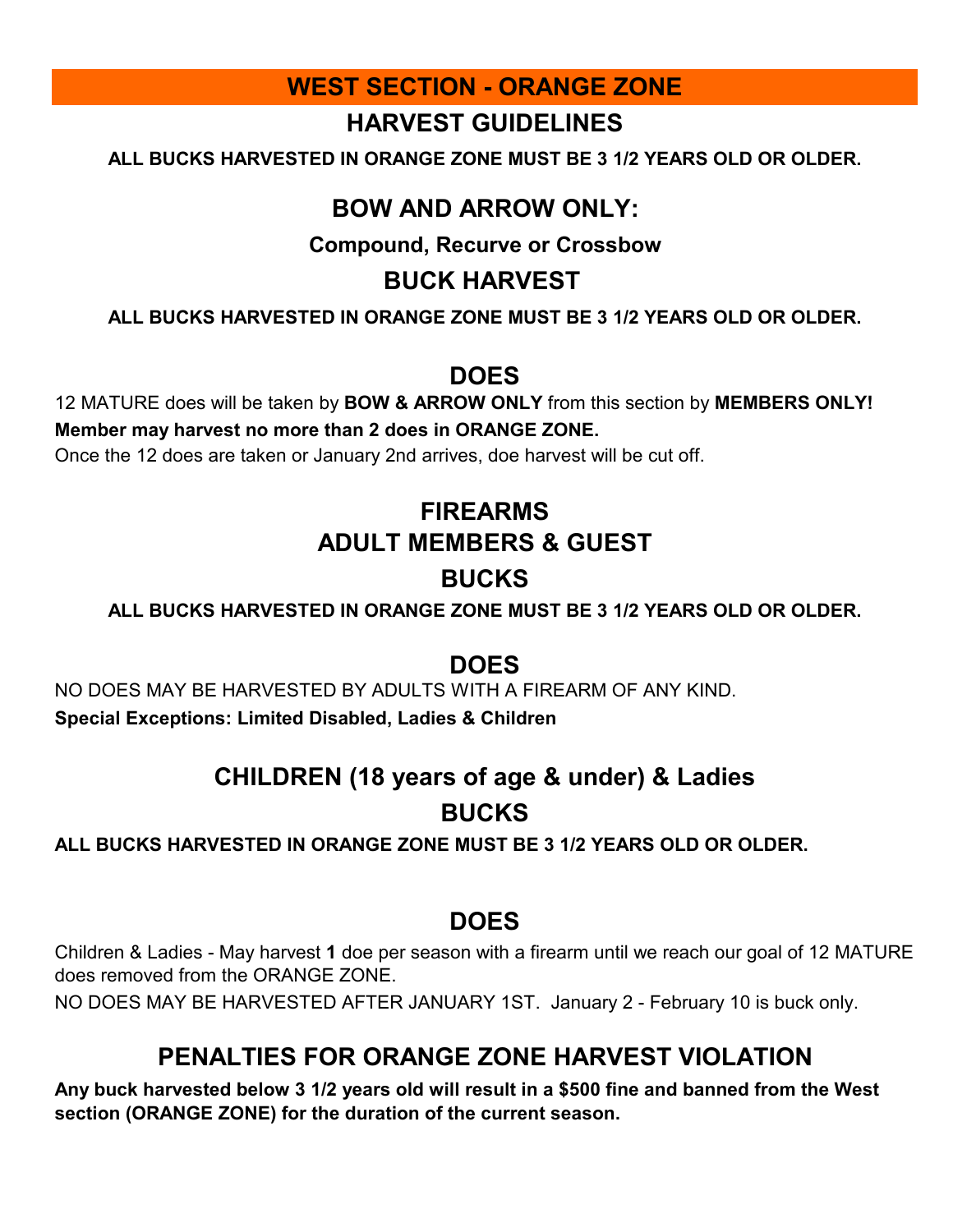#### **GUESTS**

#### Guests must follow all specified zone rules as members.

- No guests allowed on opening weekend of gun season.
- Guests must fill out all release forms necessary PRIOR to the hunt and put in guest fee box.
- Guests fee is \$25 per day. This includes half-day hunts. Fee must be paid before the hunt. Members are responsible for guests, guest fees and explaining ALL rules.
- Any guest that harvests a buck will pay a \$150.00 harvest fee to Majestic Outdoors. Member is responsible if not paid by guest. Exception will be our Men's Retreat.
- No guest may hunt more than 3 days in any one season with the exception of attending our Men's Retreat in January.
- Guest are allowed to harvest 1 doe in the WHITE ZONE ONLY with a bow.
- Guest must not kill any buck below 3.5 years old with bow or firearm in any zone.
- Any violation of rules by a guest will have to be approved by someone on Leadership Team before being allowed to hunt on Majestic Outdoors property again.
- Guests will be allowed to kill 1 buck per season with the exception of our Men's Retreat.
- Member is responsible for paying all harvest fees, guest fee and serving any other fines/penalties that guest violates. This includes, but not limited to, any suspensions required that is listed in our rules.
- Member's parents may come as a guest 3 times free of charge and 3 times as a paying guest.
- Young people between the ages of 8-18 are not required to pay a fee.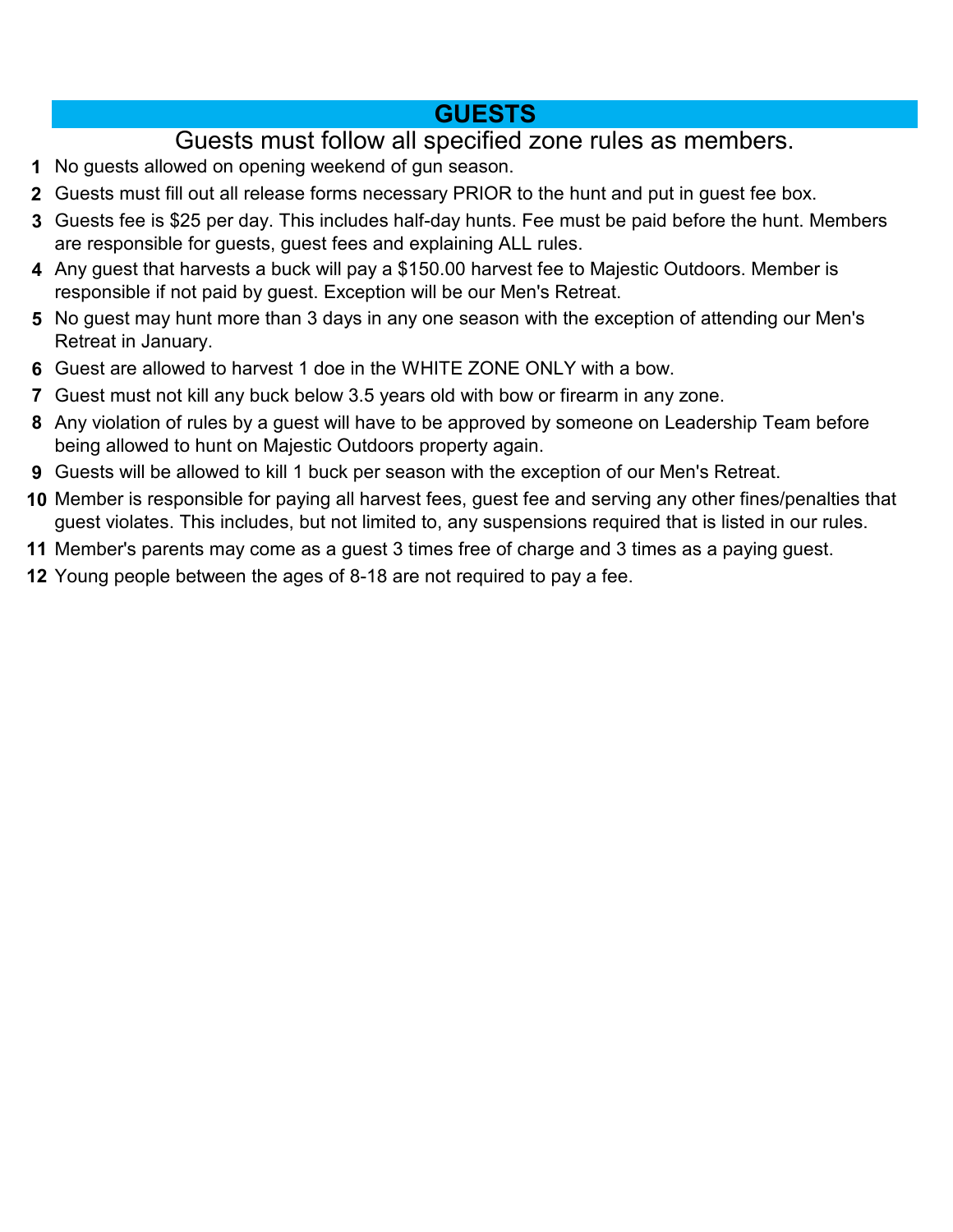### **HARVEST DATA, PICTURES & RECORDS**

Collecting proper harvest data allows us to monitor proper buck:doe ratio and age structure spread throughout our entire property to ensure that we have a sustainable herd to pass on to future generations. This data will be analyzed in February/March to assist us in making proper adjustments for the following season.

#### **Below are the proper steps in collecting harvest data:**

- **1** Pictures **MUST** be taken with the hunter before deer is cleaned. This includes does!
- **2** Pictures must be made in front of our sign and sent to Steve ASAP in a text or email.
- **3** Deer must be weighed before dressing.
- **4** Record weights on paper harvest tag.
- **5** Pull jawbone of deer and place hard white tag on it securely.
- **6** Place in jawbone box beside skinning shed.
- **7** Fill out the kill sheet inside camp house
- **8** Place paper harvest tag in guest fee box after filling out kill sheet.

#### **JAWBONES**

- **1** After dressing deer, at least one lower jawbone must be removed before the animal is taken from the property. If you cannot pull the jawbone, contact Steve Sparks to pull it BEFORE you leave property.
- **2** Jawbone must be tagged with the hard white plastic tag and placed in the jawbone box outside of skinning shed.
- **3** Confirm that the paper harvest tag and the hard white plastic tag numbers match.
- **4** Fill out paper harvest tag in its entirety, **BOTH FRONT & BACK.** If the jawbone and harvest tag are not filled out COMPLETELY, there will be a \$50.00 fine for member/guest.
- **5** Fill out harvest sheet in camphouse. Confirm paper tag, plastic tag and number on kill sheet match.
- **6** Place paper harvest tag in guest fee box when complete with all steps.
- **7** Anyone caught sneaking a harvested animal off of the property will be expelled immediately and will not be allowed on the property again.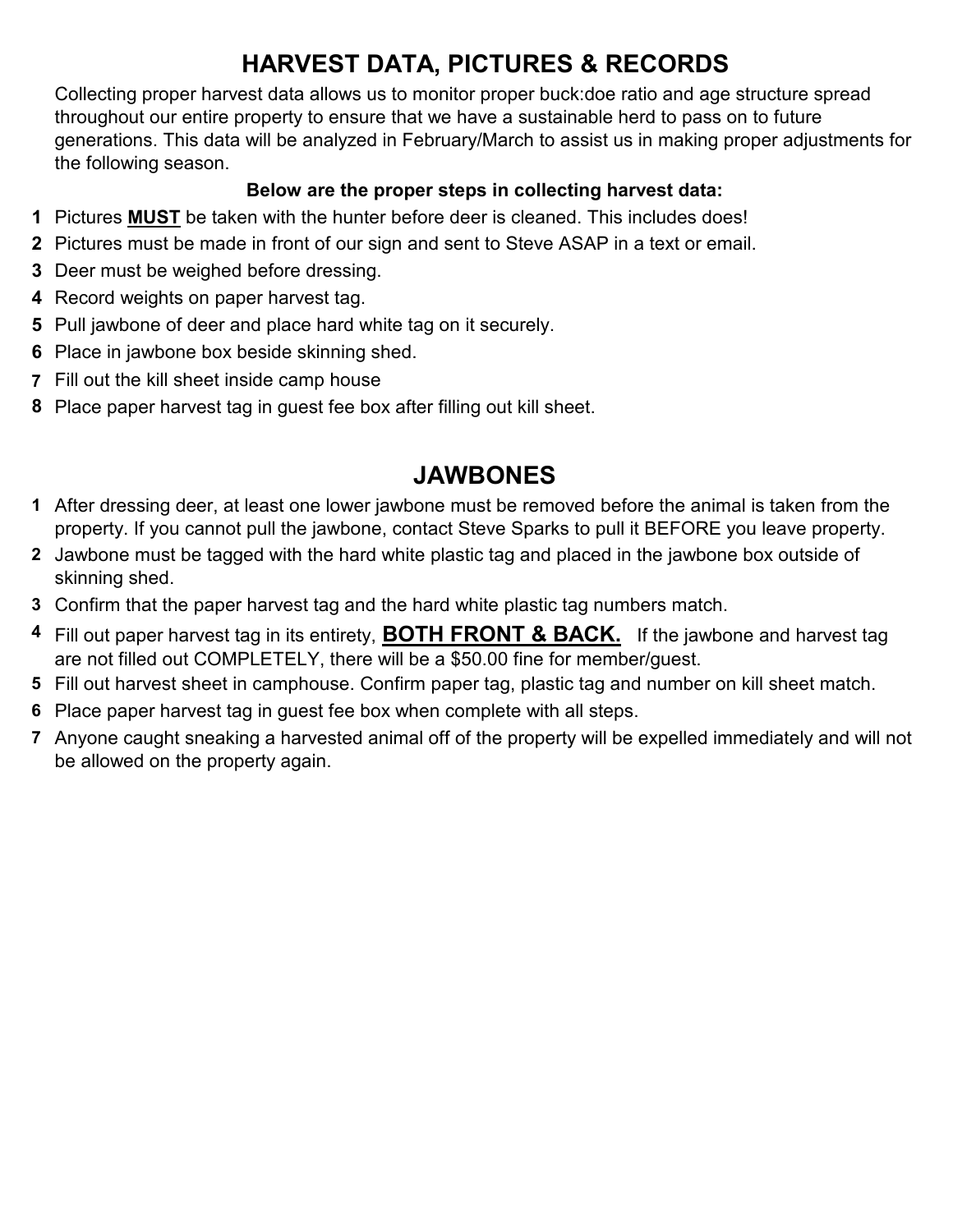### **SKINNING SHED & WALK-IN COOLER**

We have been blessed and fortunate enough to have a pretty nice skinning shed & walk-in cooler for everyone's convenience. We need to be good stewards of this resource and take care of them! The following are the rules for each of these tools we get to utilize:

#### **SCALES SCALES DO NOT TURN OFF AUTOMATICALLY**

- We have 2 digital scales that are calibrated before deer season.
- Hold red button down until scale turns on.
- Hold red button down until you hear a beep to turn off.

#### **SKINNING SHED**

- Spray floor with water before hanging deer. This will keep blood from sticking to concrete.
- Clean all tools, gambrel, jawbone removal tool, jawbone clippers, etc... before storing.
- Spray all blood from floor, including underneath the sink, counter top & sink.
- Empty and clean gut bucket when finished. There will be a \$50 fine for any guts left in bucket.
- Turn scales off when complete.
- Turn off water.
- Roll hose up.
- Lights will turn off automatically.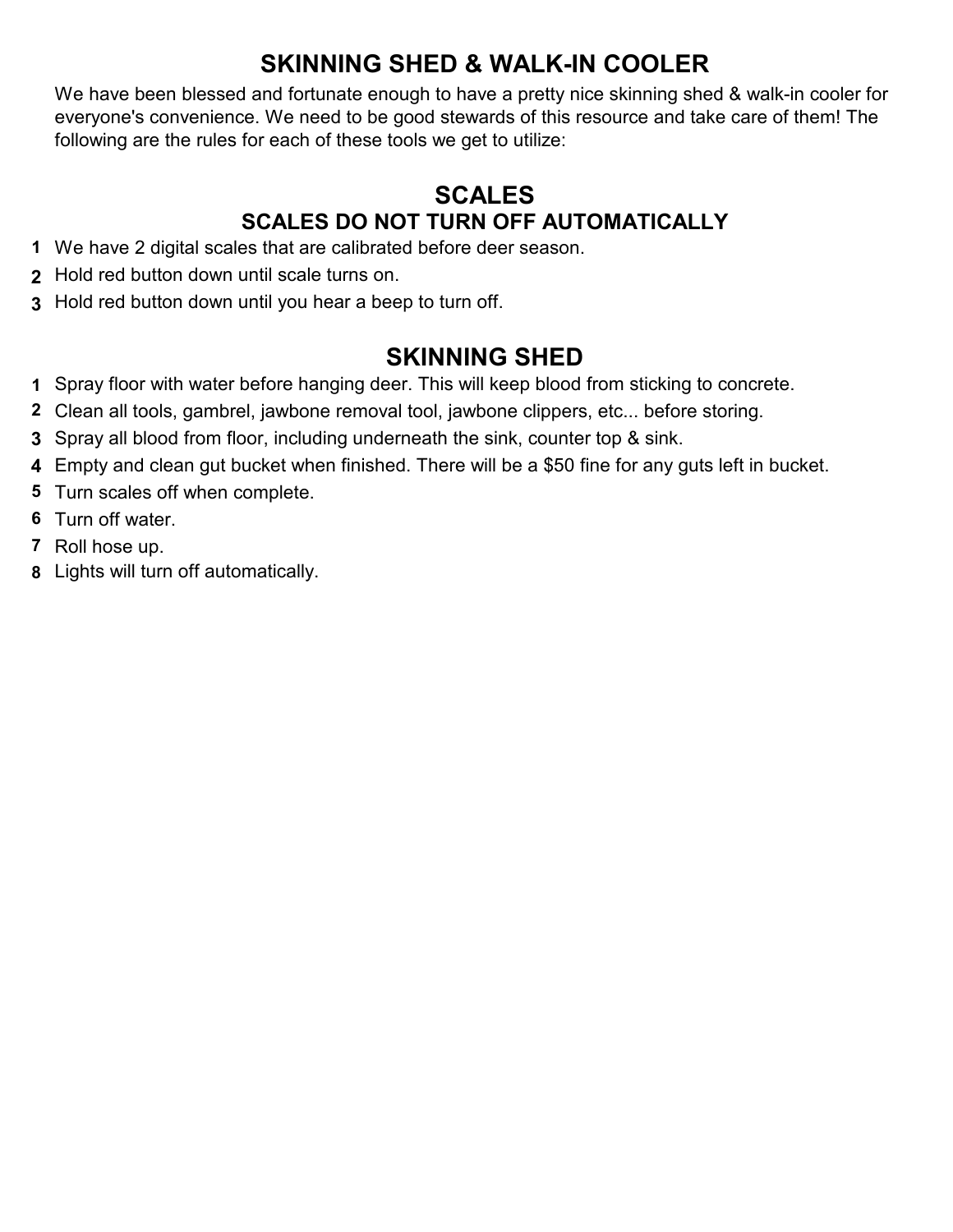### **WALK-IN COOLER INSTRUCTIONS**

- **1** All animals **MUST** be tagged when put in cooler. Any animal not tagged will become property of Steve Sparks.
- **2** Turn breaker on Outside on the right
- **3** DO NOT TURN FAN SWITCH OFF.
- **4** Spray cooler floor out after hanging animal.
- **5** Make sure wheel on top of door catches in latch.
- **6** Turn off light Outside on front
- **7** EVERY animal that is put in cooler will have a tag placed on it. These are the small tags, in the tool box, in the skinning shed.
- **8** Any animal left in cooler for more than **3 days** will become property of Steve Sparks. We've had to many deer that was forgotten during the season and ruined and this will not happen again.

#### **After removing animal:**

- **9** Wash cooler out completely including drain
- **10** Turn off breaker, if there are no more animals in cooler.
- **11** Roll hose back up
- **12** Leave door opened

### **PENALTIES**

Any violation of rules will come before the Ministry Board and/or Leadership Team for discussion of penalties, unless otherwise stated in the rules.

Anyone with an outstanding fine or penalty fee will not be able to hunt until fine or penalty is paid in full.

1st Offense \$150.00 plus a 7 day suspension

2nd Offense \$300.00 plus 14 day suspension

3rd Offense \$500.00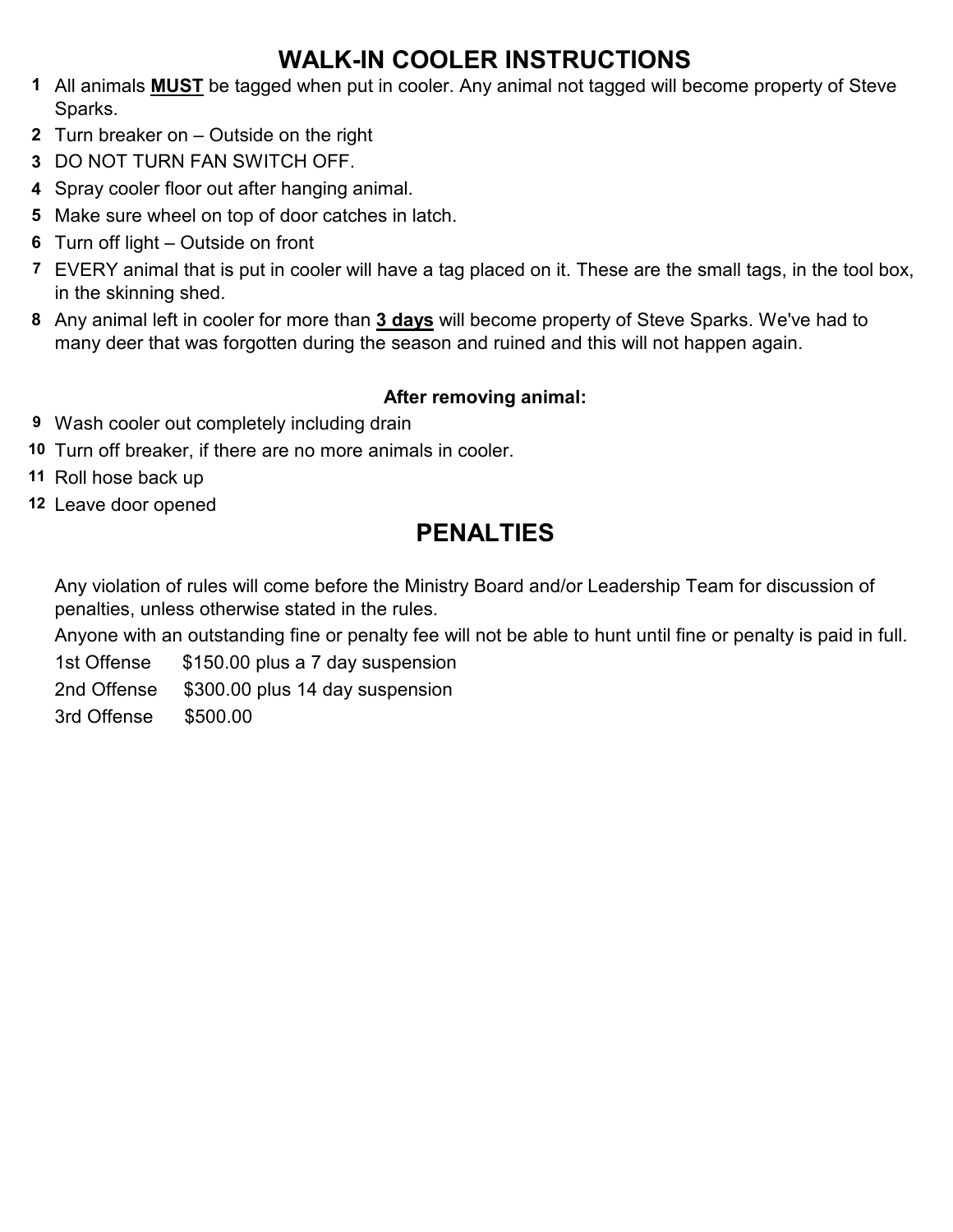

*Due to the decline of turkey habitat, predator issues and the amount of turkeys that have been killed over the last two turkey seasons and the very low number of Jakes that have been reported, we are implementing a few conservation efforts to ensure the future of turkey hunting will pass on to our next generation of hunters.*

## **TURKEY SEASON RULES & GUIDELINES**

**This section will cover all of our rules and guidelines during turkey season including:**

> **General Rules & Guidelines Guests Harvest Data Sign In/Out**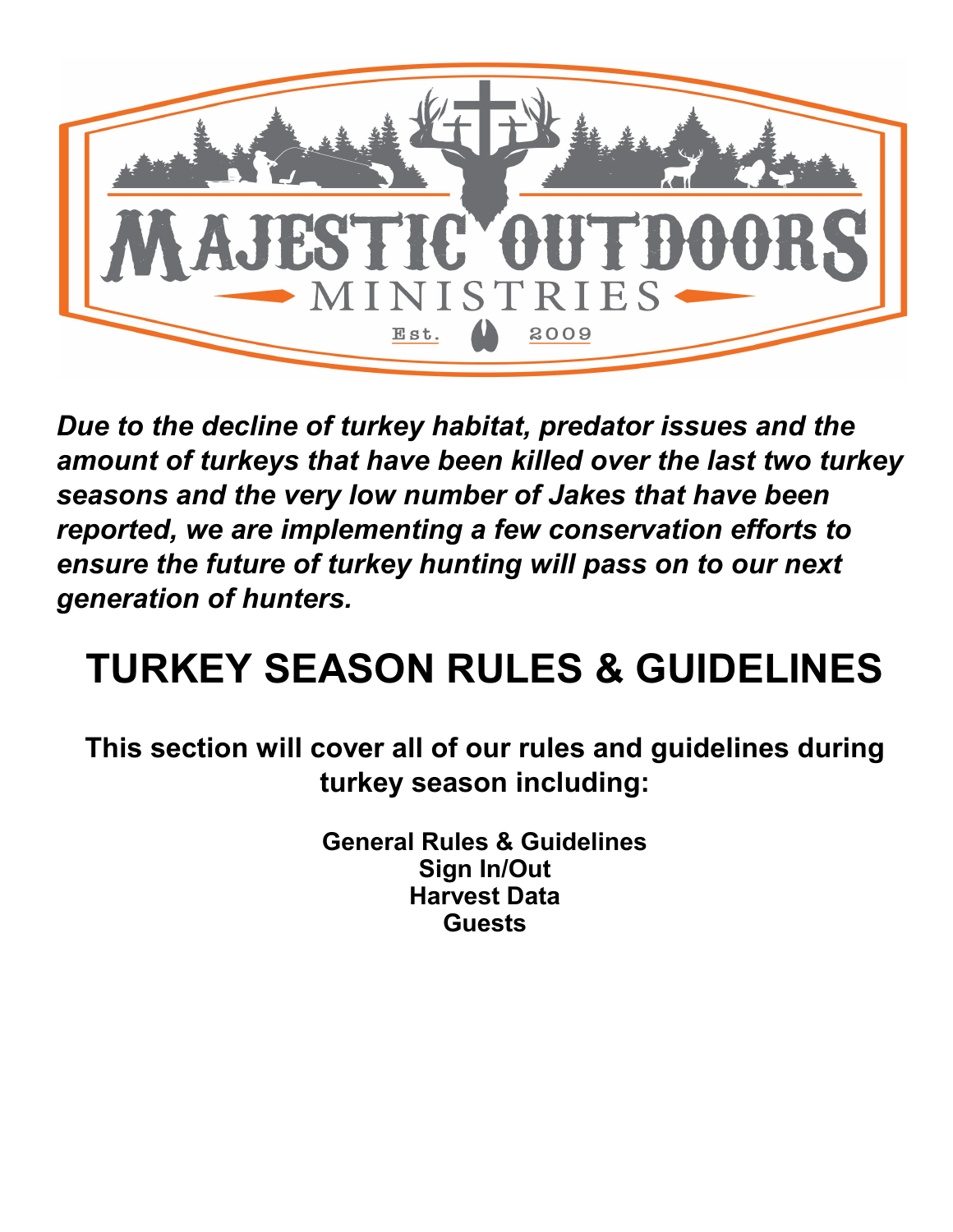### **GENERAL RULES & GUIDELINES TURKEY SEASON**

### *2021 Season - 5 GOBBLER LIMIT PER MEMBERSHIP*

- **1** 2022 season bag limit will reflect State regulations per membership. This will include family, friends and or guests.
- **2** NO JAKES! This is a 1 year old bird that usually has a 2-4 inch beard, uneven tail fan and a choppy or broken up gobble.
- **3** There will be **NO** riding around spot calling by any motorized vehicle! If you are spot calling, it must be done by walking.
- **4 Courtesy & Ethics**: If you hear someone working a Gobbler, **DO NOT** try to intercept it.
- **5** Game/trail cameras must not be placed on or within 100 yards of food plots from March 1st through the end of season.
- **6** Any camera that is found on or within a 100 yard radius of a food plot will be confiscated and become the property of Majestic Outdoors.

### **SIGN IN/OUT**

**7** Due to the decline of habitat, turkey population and the increased number of turkey hunters, each member will be allowed to sign out ONLY one location per membership.

EX: If you bring a family member or guest to hunt, you may only sign out one location to hunt.

Member cannot sign out a location for each family member or guest.

- **8** Sign in on map only indicates where you are starting your hunt. There may be more than one hunter in each area on the map.
- **9 Absolutely no turkey hunting from 2:00 p.m. until dark.**
- **10** Sign in time is 4:00 a.m. Those who forfeit the comfort of their bed at home and spend the night at the camp will be allowed to sign out after **8:00 p.m.** the night before.
- **11** Everyone **MUST** be signed back in by 2:30 p.m.
- **12** Everyone may sign out to roost a turkey from 5:00 p.m. until dark.

### **HARVEST DATA**

- **1** Picture must be made of hunter and Gobbler in front of our Majestic Outdoors sign before it is cleaned.
- **2** Pictures must be sent to Steve as soon as possible.
- **3** After Gobbler has been cleaned, record harvest data on kill sheet located beside the map in camphouse.

#### **Harvest data must contain the following information:**

- **1** Weight
- **2** Beard Length (Measure each beard if more than one)
- **3** Left Spur
- **4** Right Spur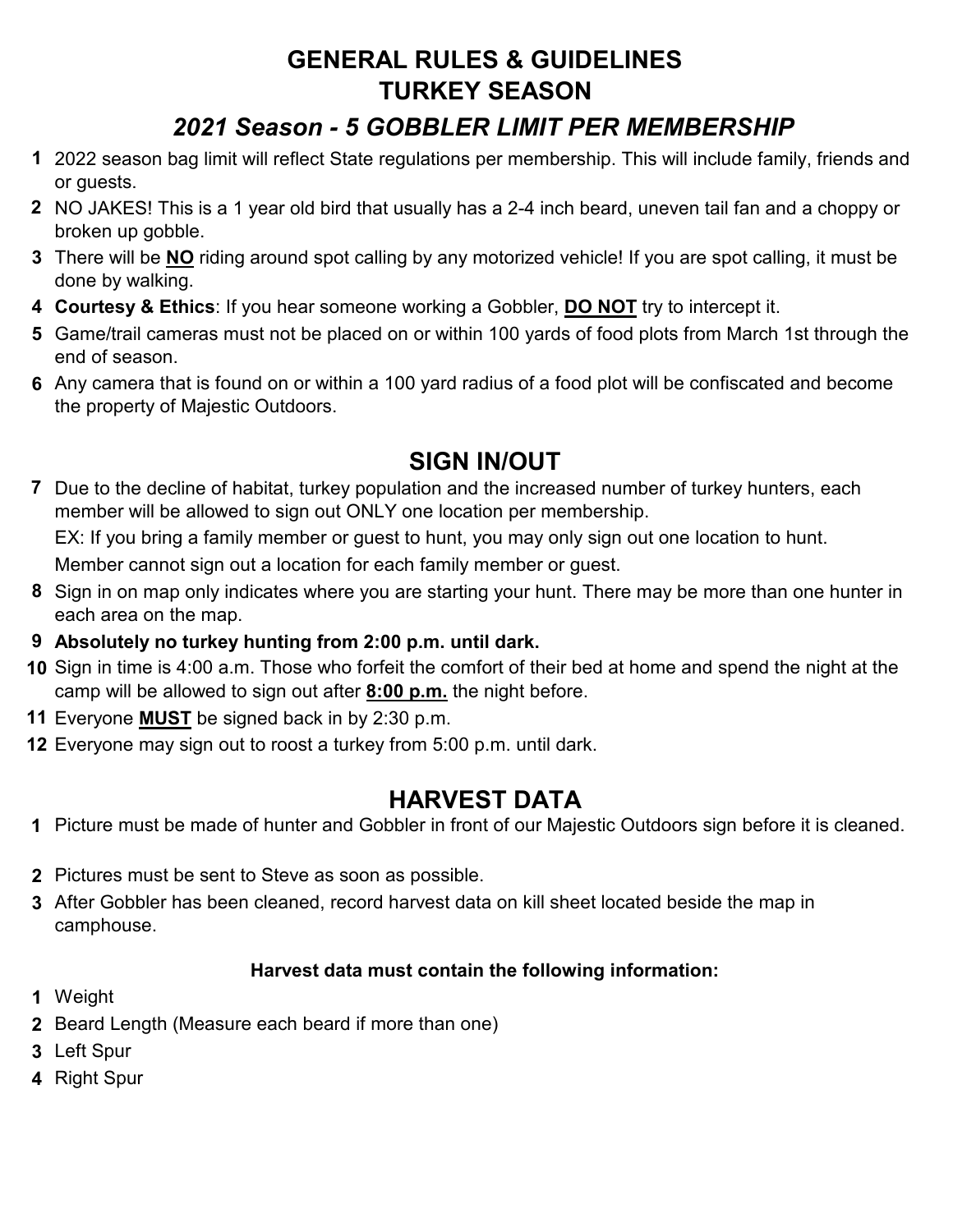### **TURKEY SEASON GUEST**

- **1** There will be a \$25.00 guest fee whether the guest is calling or carrying a gun.
- **2** Member's parents may come as a guest 3 times free of charge and 3 times as a paying guest.
- **3** Any guest that harvest/shoots a gobbler will pay a \$150.00 harvest fee to Majestic Outdoors. Member is responsible if not paid by guest.
- **4** No guest may hunt more than 3 days during turkey season.
- **5** Guest will be allowed to harvest **1** gobbler the entire season.
- **6** Guest must hunt in same section as member.

#### **PENALTIES**

Any violation of rules will come before the Ministry Board and/or Leadership Team for discussion of penalties, unless otherwise stated in the rules.

Anyone with an outstanding fine or penalty fee will not be able to hunt until fine or penalty is paid in full.

1st Offense \$150.00 plus a 7 day suspension

2nd Offense \$300.00 plus 14 day suspension

3rd Offense \$500.00 plus suspension the remainder of turkey season.